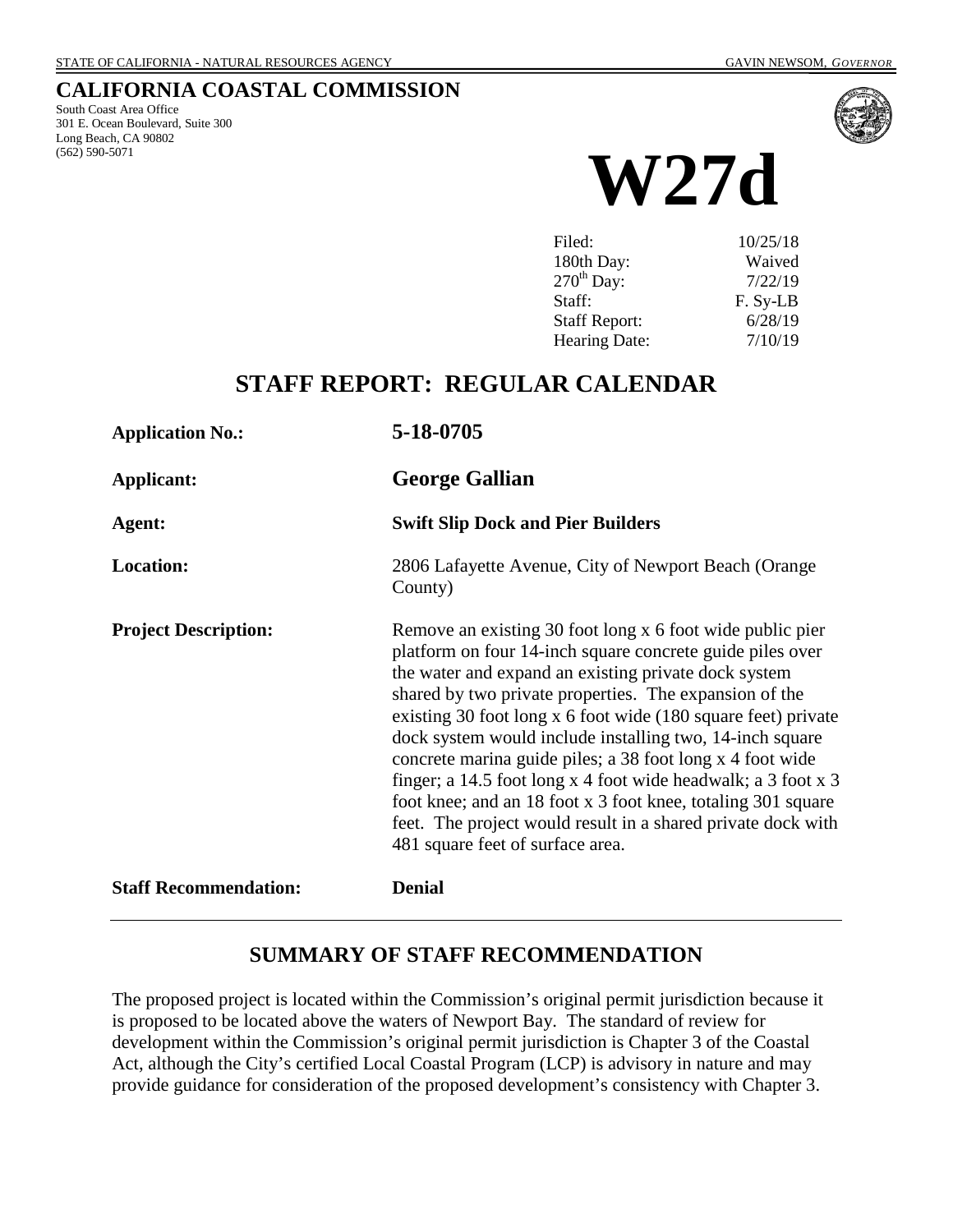#### 5-18-0705 (Gallian)

The proposed project is the removal of an existing 30 foot long x 6 foot wide public pier platform on piles that is part of a larger public walkway over the water. The removal of the pier platform would allow the adjacent property owner to expand an existing private dock system that is shared by two private properties. On the landside portion of the subject property is a two-story mixed use building and no work is proposed on the building. Commission staff is recommending **DENIAL** of the proposed deck because of its adverse impacts to public access.

In this area of Newport Bay, the LCP and the public access policies of the Coastal Act, require a continuous lateral public accessway between the development (on the inland side) and the public waters. When properties are redeveloped or improved, the Commission has historically required that the lateral public accessway be built, so that eventually each property in this area will be fronted by the public boardwalk and the boardwalk will be continuous.

On this site, the pubic pier platform was part of the required lateral accessway. The pier platform is what remains of the lateral accessway that used to wrap around the development located on the neighboring property (2808 Lafayette). Because the structure at the neighboring site encroached into the bay a significant amount, this pier platform was constructed to connect to the lateral accessway seaward of the encroaching structure. The public pier platform on the subject site was part of an existing 6 foot wide lateral public walkway over the water on piles, which was approved by the Coastal Commission in 1990. The original construction of the pier platform provided lateral access around the bayward encroaching neighboring structure, and since then that structure collapsed into the bay and has been removed. Thus, the existing pier platform remains on the subject site, as an extension of the previous lateral accessway. It currently functions as a vertical element (encroaching out into the bay by 30 feet) as part of the remaining lateral accessway providing enhanced public access opportunities and enhanced views of the bay. The lateral boardwalk on the subject site remains, but the lateral access on the neighboring site (2808) has been removed (although the Commission required through a separate permit action that it be reconstructed.)

The current public pier platform may not serve as current lateral access in the same way that it used to, but it still provides public access benefits. Its current function as a vertical element into the bay provides an opportunity for the public to access the channel in an area where access is fairly limited. If it were open and available for public use (it is currently gated) it would provide enhanced public views of the bay beyond what can be seen from the existing lateral accessway. Furthermore, depending on the exact location of the yet-to-be constructed neighboring lateral access, it may continue to be part of the existing lateral accessway in the future. Until such a time that lateral access is continued across the neighboring site, there is no reason to remove this remaining portion of the previous lateral accesssway. Further, because the LCP encourages new vertical accessways where feasible, the function of the pier platform as a vertical accessway now and in the future is consistent with the LCP and the public access polices of the Coastal Act.

The applicant proposes to demolish the pier platform in order to enlarge the private dock, and has asserted that it is currently unsafe for public access. It is not clear from the submittal if the pier is assumed to be unsafe because it lacks a hand-railing on one side, or because it is structurally unsound. The applicant submitted photographs of the pier that show cracks along the surface, but there is no evidence or engineering reports that indicate that the structure is at risk of failing. It appears that the pier could be repaired and a hand rail could be installed to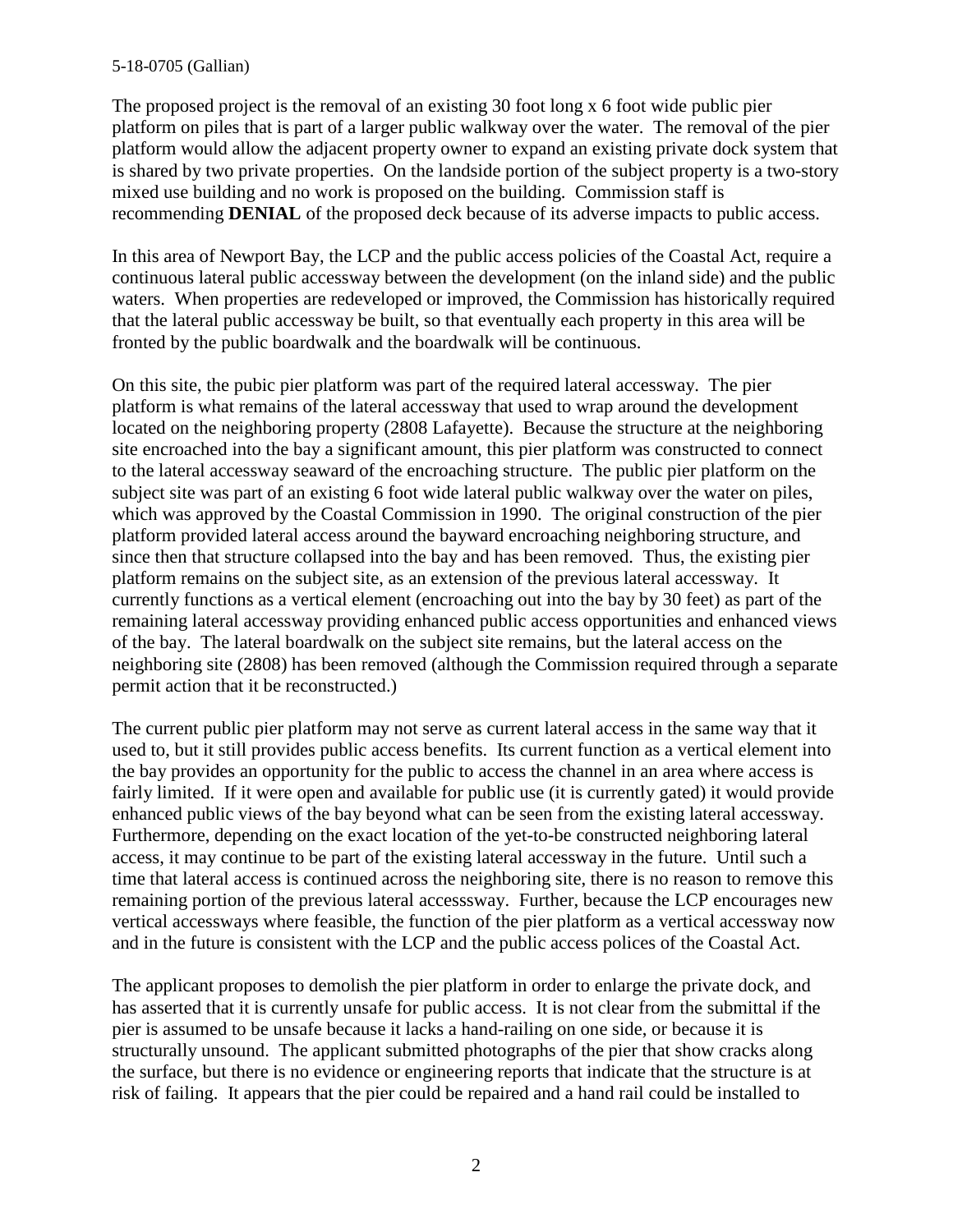make the structure safe for public access. Further, the applicant has the option of exploring alternatives to enlarge the dock system without removing the public pier platform.

The applicant stated that in response to the safety concerns, the City has installed a barrier fence to prohibit access to the pier platform. Staff notes that the City's installation of a barrier fence to prevent public access at this location was undertaken without a CDP, and is currently under investigation by the Commission's Enforcement staff.

The removal of the vertical public access component would be inconsistent with the public access policies of the Coastal Act and of the City's certified LCP and the and also would lessen the intent of the original permit because it would impair vertical access to the Rhine Channel of the Bay and potentially could impair lateral access along the channel in front of the development along Lafayette Avenue. Also, removal of the existing vertical public access component would be inconsistent with past Commission and City actions where public access improvements were required through the approval of a CDP.

Therefore, staff recommends the Commission find that the proposed development is inconsistent with Sections 30210, 30212 30213 and 30214 of the Coastal Act and the policies of the City's certified LCP regarding public access. Commission staff recommends denial of the permit application because the project is inconsistent with the referenced Coastal Act and LCP policies.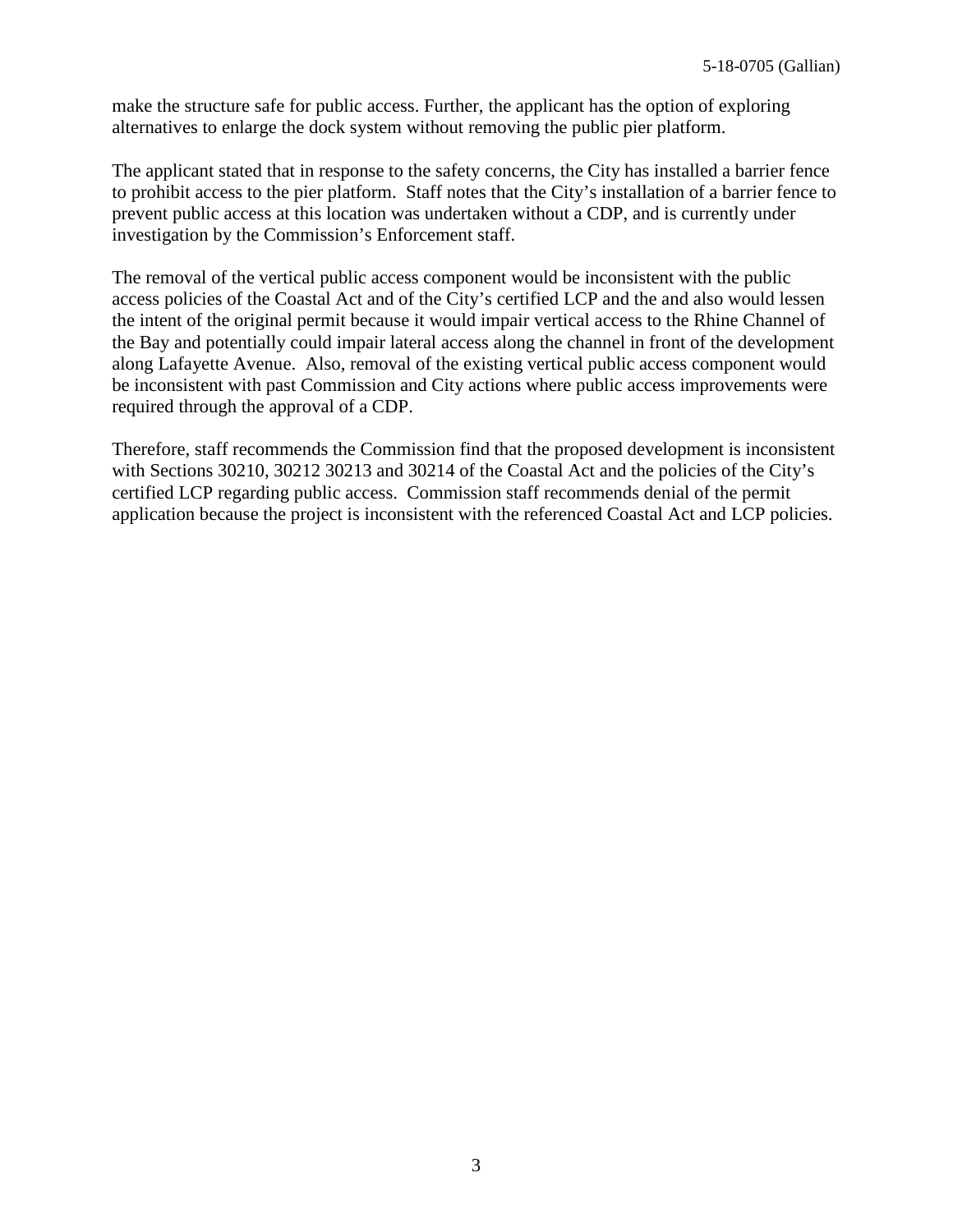# **TABLE OF CONTENTS**

| II. |  |
|-----|--|
|     |  |
|     |  |
|     |  |
|     |  |
|     |  |
|     |  |
|     |  |

#### **APPENDICES**

Appendix A – [Substantive File Documents](#page-21-0)

#### **EXHIBITS**

[Exhibit No. 1 –](https://documents.coastal.ca.gov/reports/2019/7/W27d/W27d-7-2019-exhibits.pdf) Location Map Exhibit No. 2 – [CDP No. 5-90-471](https://documents.coastal.ca.gov/reports/2019/7/W27d/W27d-7-2019-exhibits.pdf) [Exhibit No. 3](https://documents.coastal.ca.gov/reports/2019/7/W27d/W27d-7-2019-exhibits.pdf) – Site Plan Exhibit No. 4 – [City of Newport Beach Letter to Applicant dated October 2, 2018](https://documents.coastal.ca.gov/reports/2019/7/W27d/W27d-7-2019-exhibits.pdf)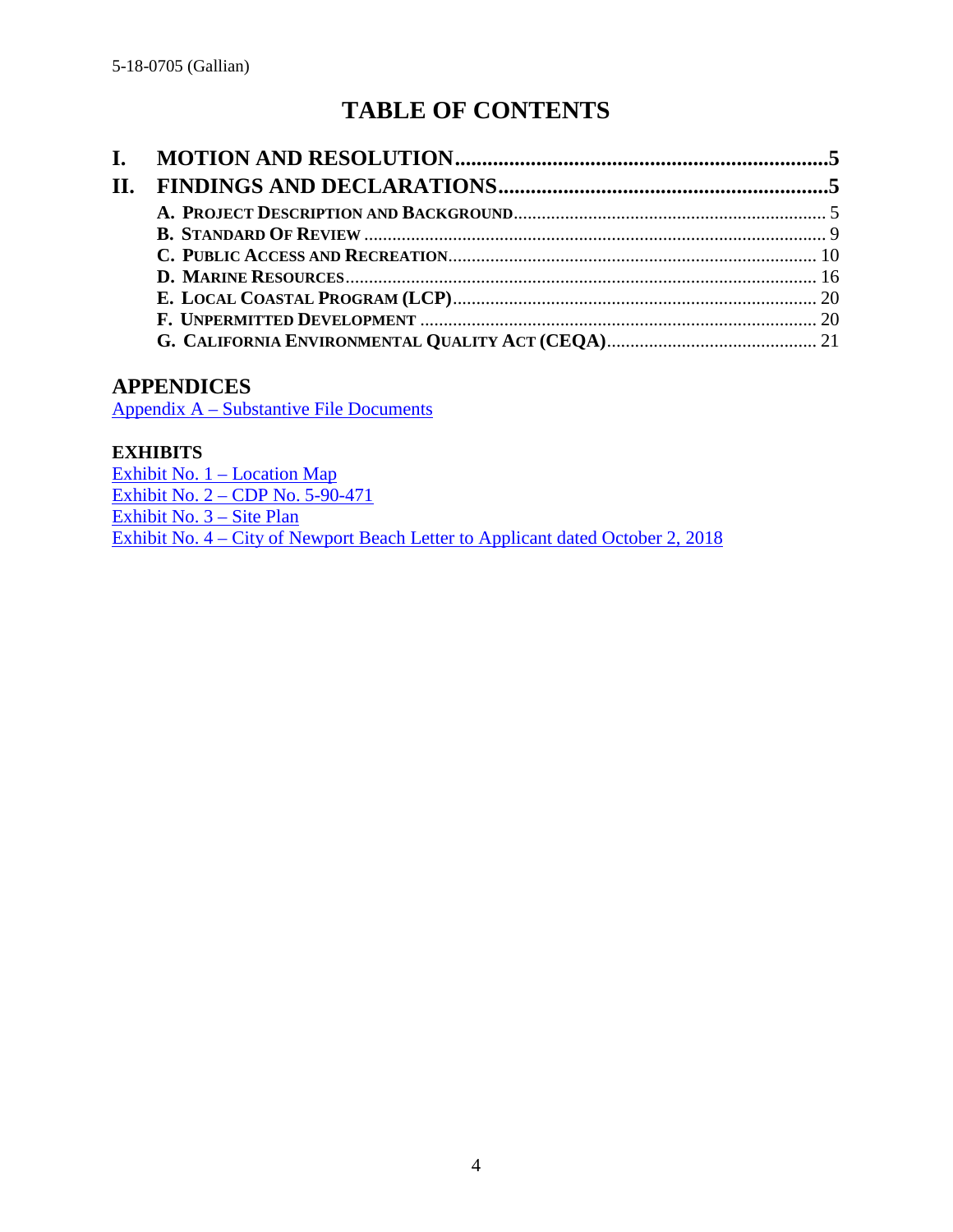## <span id="page-4-0"></span>**I. MOTION AND RESOLUTION**

#### **Motion:**

*I move that the Commission approve Coastal Development Permit No. 5-18-0705 for the development proposed by the applicant.*

Staff recommends a **NO** vote. Failure of the motion will result in denial of the permit and adoption of the following resolution and findings. The motion passes only by affirmative vote of a majority of the Commissioners present.

#### **Resolution**:

*The Commission hereby denies a Coastal Development Permit for the proposed*  development on the ground that the development will not conform to the policies of *Chapter 3 of the Coastal Act. Approval of the permit would not comply with the California Environmental Quality Act because there are feasible mitigation measures or alternatives that would substantially lessen the significant adverse impacts of the development on the environment.*

## <span id="page-4-1"></span>**II. FINDINGS AND DECLARATIONS**

### <span id="page-4-2"></span>**A. PROJECT DESCRIPTION AND BACKGROUND**

The subject site is a bulkheaded lot located at 2806 Lafayette Road along the Rhine Channel in Lower Newport Bay) in the city of Newport Beach (**[Exhibit No. 1](https://documents.coastal.ca.gov/reports/2019/7/W27d/W27d-7-2019-exhibits.pdf)**). The subject site is bordered by the Rhine Channel on the south, a business/commercial use on the east (2808 Lafayette Avenue), Lafayette Avenue on the north and a commercial/residential use on the west (2804 Lafayette Avenue). On the landside portion of the subject property is a two-story mixed use building and no work is proposed on the building. The subject site is located within the Cannery Village area of Newport Beach, which is the historic center of the City's commercial fishing and boating industry and contains a mix of small shops, art galleries, professional offices, and service establishments. Marine-related commercial (boat sales) and marine-related industrial uses (boat repair) are also found in the area. From the 1930's through the 1950's, shipyard and cannery operations, boat building activities, and metal plating facilities were located along the Rhine Channel, which fronts the site.

The landside property is designated Mixed Use-Water Related (Mu-W) in the City of Newport Beach Land Use Plan (LUP), which *"…is intended to provide for commercial development on or near the bay in a manner that will encourage the continuation of coastal-dependent and coastalrelated uses and visitor-serving uses, as well as allow for the development of mixed-use structures with residential uses above the ground floor…*"

In addition, the LUP discusses the importance of public access opportunities and the intention to expand them in the Cannery Village area and the adjacent areas: "*Waterfront commercial areas also provide vertical and lateral access to Lower Newport Bay. Commercial developments in Lido Village, Cannery Village, McFadden Square, and Balboa Village and on the Lido Peninsula provide public access easements to and along the waterfront. In most cases, these*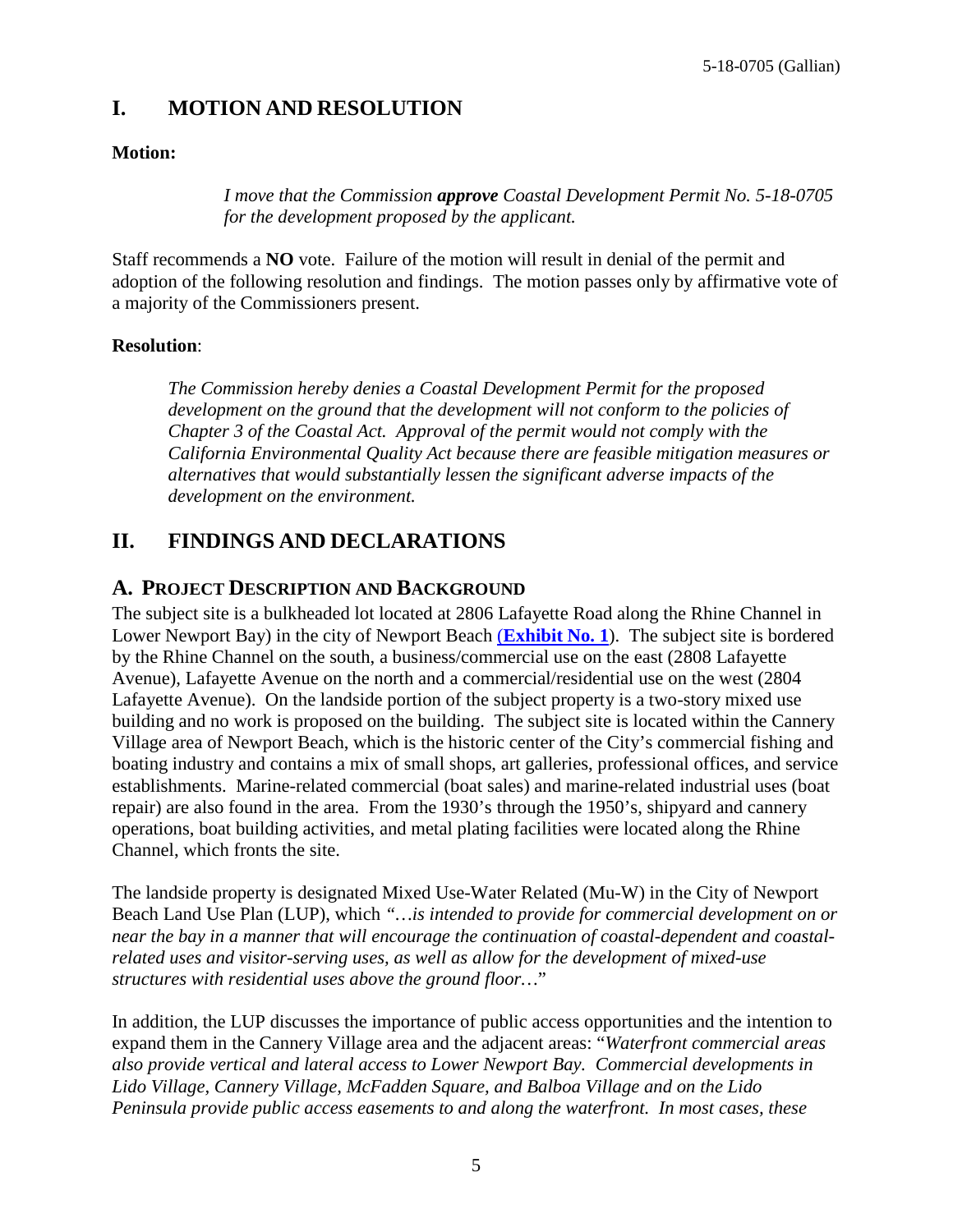#### 5-18-0705 (Gallian)

*easements have been integrated into the project's design, such as restaurants with outdoor waterfront dining areas and boarding areas for charter and excursion vessels. New development will present additional opportunities to extend and enhance waterfront access in these areas. Particular attention should be given to extending the Lido Marina Village boardwalk across all of the waterfront commercial properties in Lido Village and to provide a continuous waterfront walkway along the Rhine Channel to connect the Cannery Village and McFadden Square waterfront commercial areas with Las Arenas Beach at 19th Street. A connection from Lido Village to Mariner's Mile should also be provided, if feasible*."

The proposed project includes the removal of an existing 30 foot long x 6 foot wide public pier platform located on four 14-inch square concrete guide piles over the water in order to expand an existing private dock system shared by two private properties (the subject site and the property to the west, 2804 Lafayette Avenue). In this area of Newport Bay, the LCP and the public access policies of the Coastal Act, require a continuous lateral public accessway between the development (on the inland side) and the public waters. When properties are redeveloped or improved, the Commission has historically required that the lateral public accessway be built, so that eventually each property in this area will be fronted by the public boardwalk and the boardwalk will be continuous.

On this site, the pubic pier platform was part of the required lateral accessway. The pier platform is what remains of the lateral accessway that used to wrap around the development located on the neighboring property (2808 Lafayette). Because the structure at the neighboring site encroached into the bay a significant amount, this pier platform was constructed to connect to the lateral accessway seaward of the encroaching structure. The public pier platform on the subject site was part of an existing 6 foot wide lateral public walkway over the water on piles, which was approved by the Coastal Commission on July 12, 1990 in Coastal Development Permit No. 5-90- 471 (**Exhibit No. 2 [and Exhibit No. 2, page 4](https://documents.coastal.ca.gov/reports/2019/7/W27d/W27d-7-2019-exhibits.pdf)**). The original construction of the pier platform to provide lateral access around the bayward encroaching neighboring structure, and since then that structure collapsed into the bay and has been removed. Thus, the existing pier platform remains on the subject site, as an extension of the previous lateral accessway. It currently functions as a vertical element (extending out into the bay) as part of the remaining lateral accessway. The lateral boardwalk on the subject site remains, but the lateral access on the neighboring site (2808) has been removed (although the Commission required through a separate permit action that it be reconstructed.)

Besides approving the lateral public accessway, CDP No. 5-90-471 also authorized the demolition of an existing storage shed and the construction of a mixed use two-story building with office use on the  $1<sup>st</sup>$  floor and a residential use on the  $2<sup>nd</sup>$  floor, a two-car garage for residential use, and two-car carport for the commercial use. While the public pier platform component is proposed to be removed, the applicant has stated that the remaining portion of the lateral public walkway fronting the bayside portion of the subject site will remain. The lateral access across the subject site would not be interrupted by the removal of the pier platform.

The expansion of the existing 30 foot long x 6 foot wide (180 square feet) private dock system specifically consists of the following: installing two 14-inch square concrete marina guide piles; a 38 foot long x 4 foot wide finger; a 14.5 foot long x 4 foot wide headwalk; a 3 foot x 3 foot knee; and an 18 foot x 3 foot knee, totaling 332 square feet. The existing gangway would be re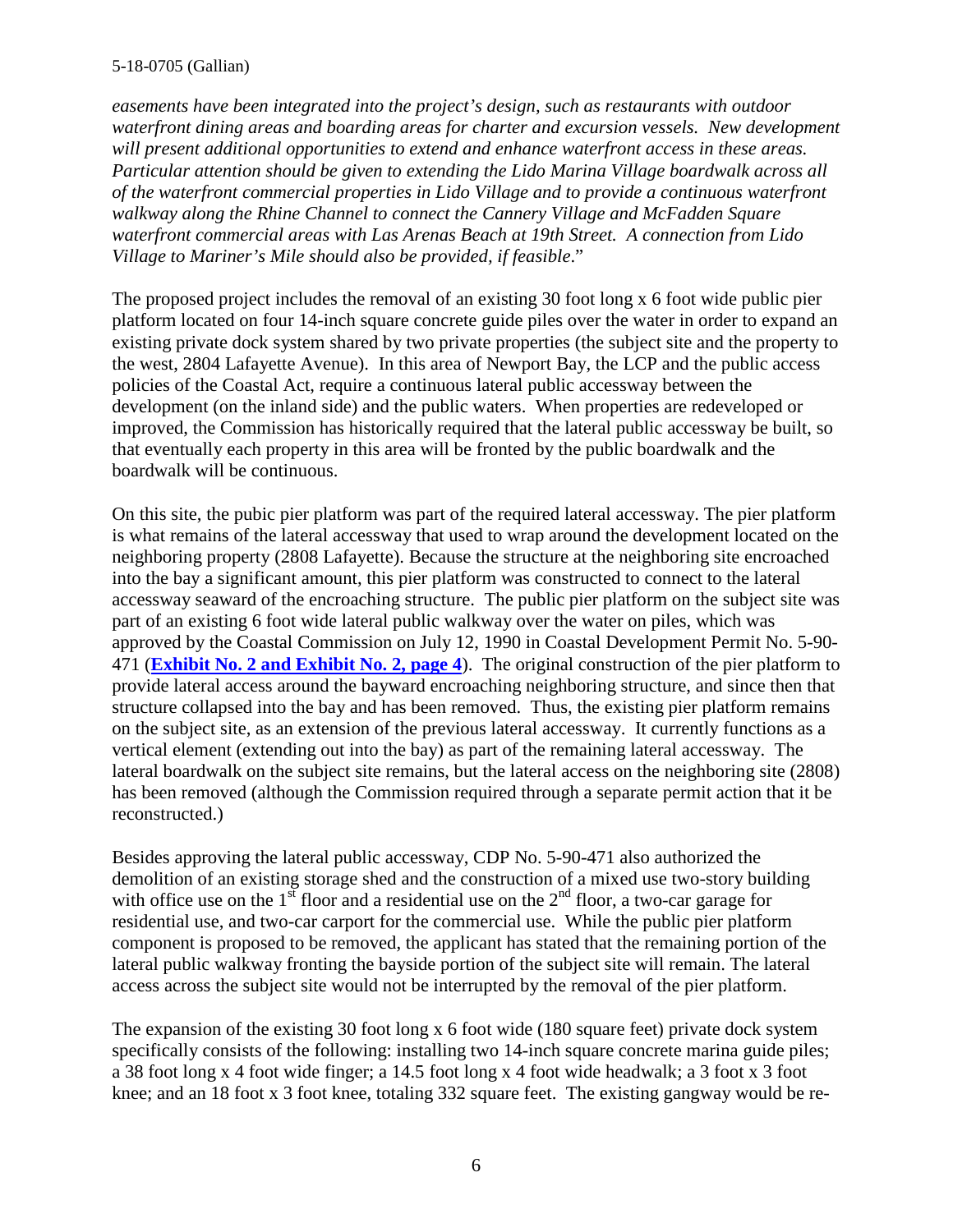used, as well as two 14-inch square concrete marina guide piles. Post-project, the shared private dock would be 512 square feet in size (**[Exhibit No. 3](https://documents.coastal.ca.gov/reports/2019/7/W27d/W27d-7-2019-exhibits.pdf)**).

The applicant asserts that the 30 foot long x 6 foot wide public pier platform needs to be removed since it is unused and unsafe and because the new proposed enlarged dock cannot be constructed without the removal of the pier platform. The applicant further states that the existing public pier platform is cracking in multiple areas; that the safety railings on the westerly side of the public pier platform have been removed; and, in response, the City has installed a barrier fence to prohibit access due to safety concerns. Staff notes that the City's installation of a barrier fence to prevent public access at this location was undertaken without a CDP, and is currently under investigation by the Commission's Enforcement staff. Additionally, the applicant states that the public pier platform is not used for fishing since the water area there is shallow and that it is not recommended at the site due to toxins left from the canning businesses once located in this area of Newport Bay. Furthermore, the applicant states that since the existing public walkway provided at the adjacent eastern property, 2808 Lafayette Avenue, no longer exists due to its collapse into the bay along with a portion of a building in 2000, that the public pier platform that the adjacent public walkway once connected with is no longer necessary. In addition, the applicant states that while the public pier platform component is proposed to be removed, the remaining portion of the public walkway fronting the subject site will remain to provide lateral access to the bay; and the City of Newport Beach has given its approval for the applicant's project. In conclusion, the applicant believes that the public pier platform has become obsolete in use, is deteriorating, and is a danger and liability.

The City is an interested party with respect to the proposed project. On April 5, 1990, the City's Planning Commission approved Site Plan Review No. 57 and Use Permit No. 3377 for development on 2806 Lafayette consisting of the construction of a mixed use residential/commercial development. In its approval of the project, the Planning Commission imposed a prior to issuance of building permit condition requiring dedication of a public access easement on the bayside portion of the property [The public pier platform along with a public walkway it connects to that fronts the bayside portion of the subject site are part of a required 6 foot wide lateral public walkway]: "*That prior to the issuance of building permits, the applicant shall dedicate to the City a 6 foot wide public access easement along the entire water frontage of the subject property and along a portion of the northeasterly side property line sufficient to make the required physical connection with the public access easement on the adjoining property located at 2808 Lafayette Avenue*." In addition, the City imposed a condition requiring construction of a connection between the proposed access easement and the adjoining access easement on 2808 Lafayette: "*The applicant shall construct a physical connection between the proposed access easement on the subject property and the adjoining access easement at 2808 Lafayette Avenue. The design and improvement of the easement area, including the connection, shall be subject to the approval of the Public Works Department and the Marine Department*."

Following approval of this previous project on the subject site by the City of Newport Beach Planning Commission in April 1990, the applicant applied for a coastal development permit (CDP App. No. 5-90-471) for review by the Coastal Commission. The project included a 6 foot wide lateral public walkway over the water supported by pilings on the bayside portion of the subject site, which provides lateral public access to the Rhine Channel, to existing lateral public access to the west of the project site located at 2804 Lafayette Avenue, and to future restored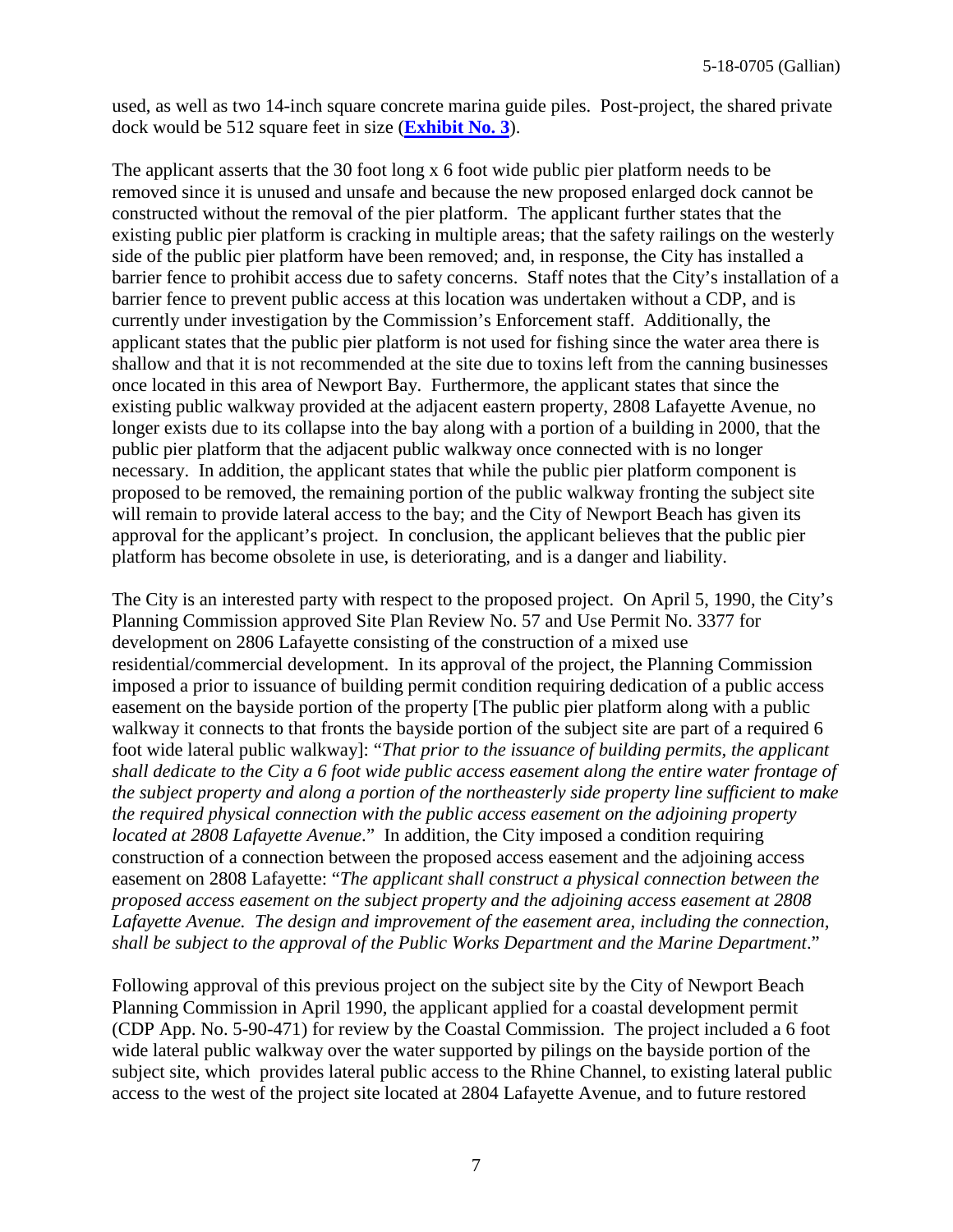public access to the east of the site at located at 2808 Lafayette Avenue, to be explained later in the staff report (**[Exhibit No. 2](https://documents.coastal.ca.gov/reports/2019/7/W27d/W27d-7-2019-exhibits.pdf)**). On July 12, 1990, the Coastal Commission approved the proposed development, which consisted of demolition of an existing shed and construction of a mixed use structure (500 square foot office space on the ground floor and a 1,656 square foot apartment on the second floor) with a 402 square foot two car-garage for the residential use and two covered parking spaces for the commercial use, as well as the proposed 6 foot wide public walkway on piers abutting the existing bulkhead. No work on the existing bulkhead was proposed as part of the project. Since the lateral public walkway over the water was included as part of the project description, the Commission did not impose any special conditions, such as requiring an offer to dedicate for the lateral public access.

The applicant states that the City has given its approval for the removal of the public pier platform component and that the City only requires that the remaining portion of the public walkway fronting the bayside portion of the subject site remain. In order to confirm this understanding between the applicant and the City, the applicant has provided a letter from the City of Newport Beach to the applicant dated October 2, 2018 (**[Exhibit No. 4](https://documents.coastal.ca.gov/reports/2019/7/W27d/W27d-7-2019-exhibits.pdf)**). In this letter, the City states that since both the building at 2808 Lafayette Avenue and the lateral public walkway fronting that property, that previously connected with the public pier platform on the subject site that is being proposed to be removed, collapsed into the bay in 2000, there is no reason to maintain the public pier platform that once connected to this lateral public walkway (**[Exhibit No.](https://documents.coastal.ca.gov/reports/2019/7/W27d/W27d-7-2019-exhibits.pdf)  [2, page 4](https://documents.coastal.ca.gov/reports/2019/7/W27d/W27d-7-2019-exhibits.pdf)**). The bayside property at 2808 Lafayette Avenue where the public access walkway existed prior to it collapsing into the bay in 2000 is located further out into the bay than the property at the subject site. The bayside end of the public pier at 2806 Lafayette Avenue that is proposed to be removed is located further out into the bay and it is at this most bayward point that the pier platform previously connected to the public accessway at 2808 Lafayette Avenue (**[Exhibit No. 2, page 4](https://documents.coastal.ca.gov/reports/2019/7/W27d/W27d-7-2019-exhibits.pdf)**). The City indicated that they will require that the remaining portion of the public walkway fronting the bayside portion of the subject property be maintained to provide continued lateral public access (via an easement that was dedicated to and accepted by the City). Commission staff has had a discussion with the City and has confirmed that the City is only interested in maintaining the public walkway fronting the bayside portion of the subject site and not the public pier platform.

The City's Approval-In-Concept No. AIC2018003 on June 13, 2018 for the proposed project states that the public walkway fronting the bay across the full width of the property would remain as a City dedicated lateral public access component as required by the City's 1990 approval.The City also states that if the applicant's proposal to remove the public pier platform portion as requested in the subject permit application is approved by the Commission, the applicant would then have to request the City to vacate that portion of the easement that was required by the city in their approval and also seek a harbor building permit to physically remove the elevated walkway. In the City's October 2, 2018 letter mentioned above, the City states that the public access easement on the bayside portion of the property was a requirement of the Coastal Commission in its July 1990 approval of CDP No. 5-90-471. However the City is incorrect; as discussed above, the City imposed the public access easement as a condition of its April 5, 1990 use permit. Specifically, as confirmed by the minutes from the City of Newport Beach Planning Commission meeting held on April 5, 1990 for the City's approval of Site Plan Review No. 57 and Use Permit No. 3377, the City imposed Condition No. 2 requiring the applicant to dedicate to the City a 6 foot wide public access easement along the entire water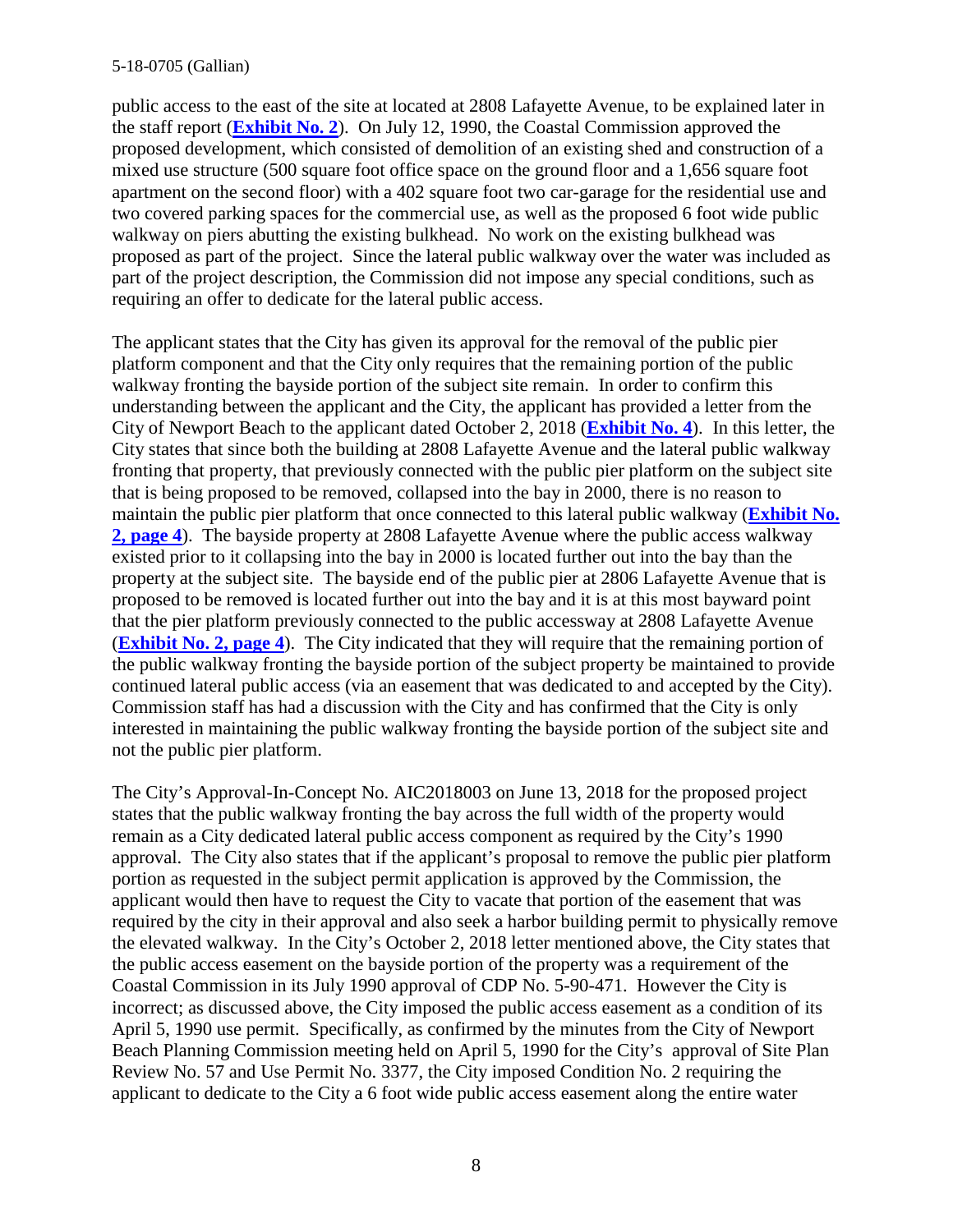frontage of the subject property and along a portion of the northeasterly side property line to make a physical connection with the public access easement on the adjoining property at 2808 Lafayette Avenue. In its approval of the project, the City also imposed Condition No. 3, stating that the applicant shall construct a physical connection between the proposed access easement on the subject property and the adjoining access easement imposed by the City as part of its local approval at 2808 Lafayette Avenue. Thus, it was the City that imposed the requirement of a dedicated public access easement on the project.

Following the approval of the project by the Planning Commission, it was submitted to the Coastal Commission for review as CDP App. No. 5-90-471 and was approved on June 11, 1990. The staff report for the Commission's approval of the project, dated June 11, 1990, states that the City had imposed a condition on the project which required an offer to dedicate a public access easement for the access way. The staff report also further discussed the benefit of placing the walkway in its proposed location instead of relocating the existing bulkhead more bayward and placing a walkway on top of the bulkhead to match the more bayward bulkheads located at 2808 and 2800 Lafayette Avenue as it would not result in fill of open coastal waters. The staff report also discussed the adjacent property to the west of the site, 2804 Lafayette Avenue, subject to CDP No. 5-90-075, approved in March 1990 for development including a similar dedication of a public access easement. Thus, the requirement of the dedicated public access easement was a requirement from the City, and once the projects at 2806 Lafayette Avenue and 2804 Lafayette Avenue came before the Commission for review, the lateral public access component was already incorporated into its project description. As such, no special conditions were imposed by the Commission in its approval.

The applicant states that the existing 30 foot long x 6 foot wide privately-shared dock will continue to be shared by the neighboring party at 2804 Lafayette Avenue; however, the proposed dock addition will only be utilized by the homeowner at 2806 Lafayette Avenue (subject site).

The proposed dock system meets the City of Newport Beach Harbor Permit Policy. The existing single finger dock extends bayward past the U.S. Pierhead Line by 7 feet and will continue to do so post-project, and the proposed new finger would also extend past the U.S. Pierhead Line by 7 feet. Thus, post-project there would be two fingers extending 7 feet bayward past the U.S. Pierhead Line. The City's Harbor Permit Policy states that piers in this location in the Rhine must obtain Special Permits approved by the City's Harbor Resource Division. The applicant did obtain an Approval-In-Concept from the City's Harbor Resources Division dated June 6, 2018.

### <span id="page-8-0"></span>**B. STANDARD OF REVIEW**

The City of Newport Beach LCP was effectively certified on January 13, 2017. However, the proposed project takes place beyond the bulkhead located bayward of the mean high tide line and is thus within the Commission's original permit jurisdiction. The standard of review for development within the Commission's original permit jurisdiction is Chapter 3 of the Coastal Act, although the City's certified LCP is advisory in nature and may provide guidance.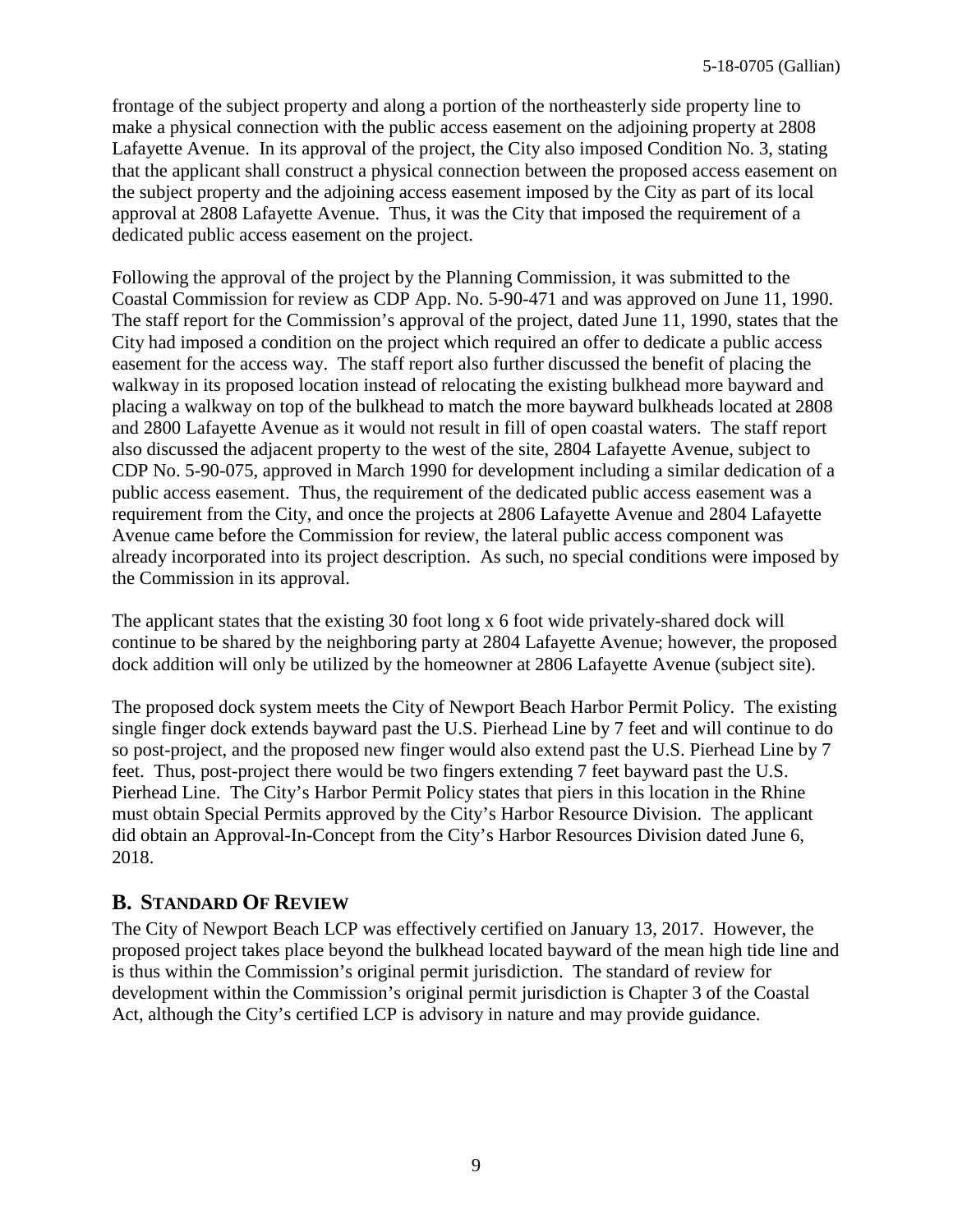#### <span id="page-9-0"></span>**C. PUBLIC ACCESS AND RECREATION**

Section 30210 of the Coastal Act, Access; recreational opportunities; states:

*In carrying out the requirement of Section 4 of Article X of the California Constitution, maximum access, which shall be conspicuously posted, and recreational opportunities shall be provided for all the people consistent with public safety needs and the need to protect public rights, rights of private property owners, and natural resource areas from overuse.*

Section 30212 of the Coastal Act, New development projects (in part), states:

*(a) Public access from the nearest public roadway to the shoreline and along the coast shall be provided in new development projects except where: (1) it is inconsistent with public safety, military security needs, or the protection of fragile coastal resources, (2) adequate access exists nearby, or, (3) agriculture would be adversely affected. Dedicated accessway shall not be required to be opened to public use until a public agency or private association agrees to accept responsibility for maintenance and liability of the accessway.*

Section 30213 of the Coastal Act, Lower cost visitor and recreational facilities, states in relevant part:

*Lower cost visitor and recreational facilities shall be protected, encouraged, and, where feasible, provided. Developments providing public recreational opportunities are preferred.*

Section 30214 of the Coastal Act, Implementation of public access policies; states:

*(a) The public access policies of this article shall be implemented in a manner that takes into account the need to regulate the time, place, and manner of public access depending on the facts and circumstances in each case including, but not limited to, the following:*

*(1) Topographic and geologic site characteristics.*

*(2) The capacity of the site to sustain use and at what level of intensity.*

*(3) The appropriateness of limiting public access to the right to pass and repass depending on such factors as the fragility of the natural resources in the area and the proximity of the access area to adjacent residential uses.*

*(4) The need to provide for the management of access areas so as to protect the privacy of adjacent property owners and to protect the aesthetic values of the area by providing for the collection of litter.*

*(b) It is the intent of the Legislature that the public access policies of this article be carried out in a reasonable manner that considers the equities and that balances the rights of the individual property owner with the public's constitutional right of access pursuant to Section 4 of Article X of the California Constitution. Nothing in this section or any amendment thereto shall be construed as a limitation on the rights guaranteed to the public under Section 4 of Article X of the California Constitution.*

*(c) In carrying out the public access policies of this article, the commission and any other responsible public agency shall consider and encourage the utilization of innovative*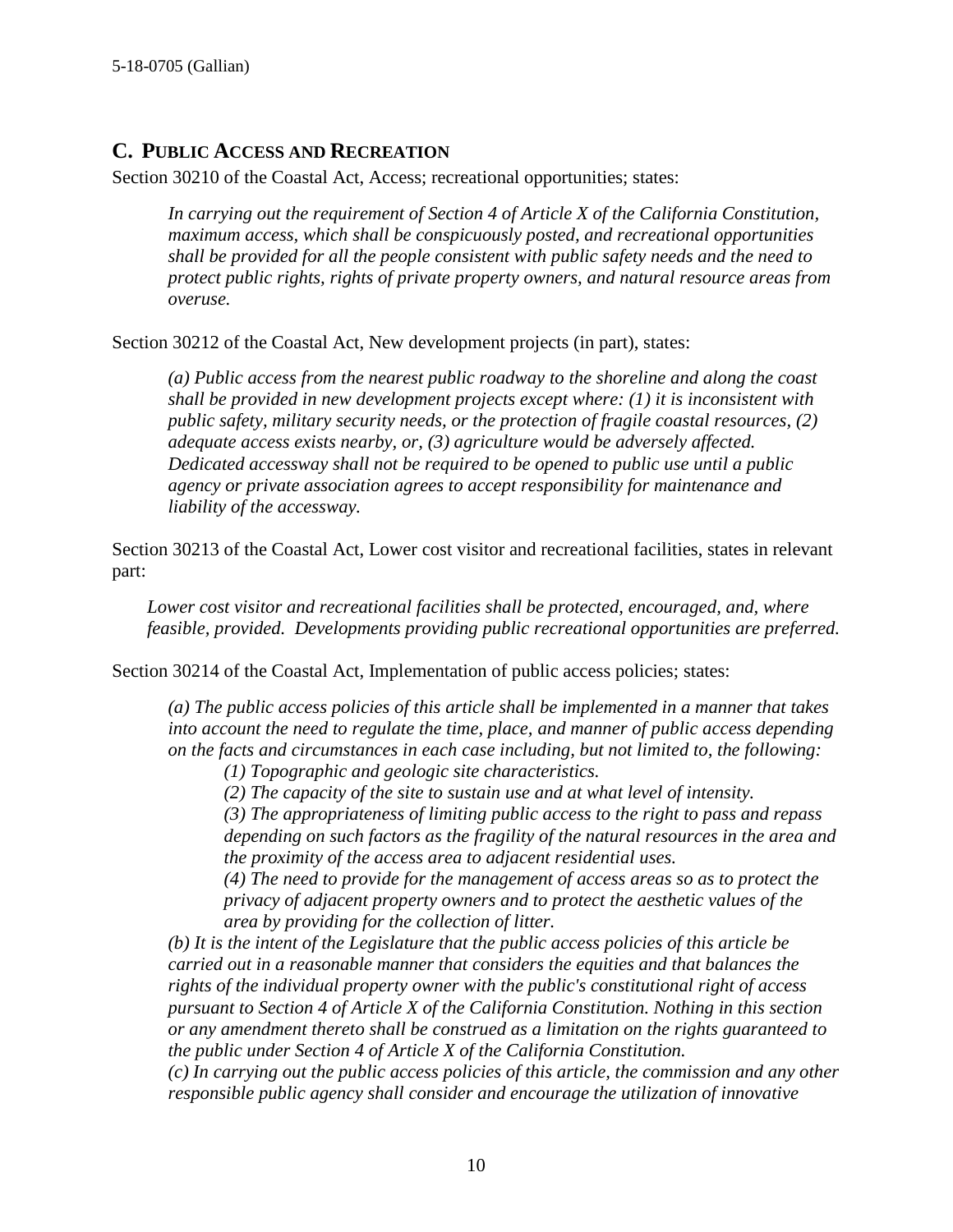*access management techniques, including, but not limited to, agreements with private organizations which would minimize management costs and encourage the use of volunteer programs.*

Section 306012 of the Coastal Act, Application for permit to demolish a structure; states:

*An application for a coastal development permit to demolish a structure shall not be denied unless the agency authorized to issue that permit, or the commission, on appeal, where appeal is authorized by this division, finds, based on a preponderance of the evidence, that retention of that structure is feasible.*

Coastal Land Use Plan Policy, Shoreline Access, 3.1.1-1 states,

*Protect, and where feasible, expand and enhance public access to and along the shoreline and to beaches, coastal waters, tidelands, coastal parks, and trails.*

Coastal Land Use Plan Policy, Shoreline Access, 3.1.1-3 states,

*Develop and implement a uniform coastal access signing program to assist the public in locating, recognizing, and utilizing public access trails. Where appropriate, include information advising the public of environmentally sensitive habitats, safety hazards, and to respect adjacent private property.*

Coastal Land Use Plan Policy, Shoreline Access, 3.1.1-9 states,

*Protect, expand, and enhance a system of public coastal access that achieves the following:*

*Maximizes public access to and along the shoreline;*

Coastal Land Use Plan Policy, Shoreline Access, 3.1.1-11 states,

*Require new development to minimize impacts to public access to and along the shoreline.*

Coastal Land Use Plan Policy, Shoreline Access, 3.1.1-13 states,

*Require a direct dedication or an Offer to Dedicate (OTD) an easement for lateral public access for all new shorefront development causing or contributing to adverse public access impacts. Such dedication or easement shall extend from the limits of public ownership (e.g. mean high tide line) landward to a fixed point seaward of the primary extent of development (e.g. intersection of sand with toe or top of revetment, vertical face of seawall/bulkhead, dripline of deck, or toe of bluff).*

Coastal Land Use Plan Policy, Shoreline Access, 3.1.1-14 states,

*Require a direct dedication or an Offer to Dedicate (OTD) an easement for vertical access in all new development projects causing or contributing to adverse public access impacts, unless adequate access is available nearby. Vertical accessways shall be a sufficient size to accommodate two-way pedestrian passage and landscape buffer and*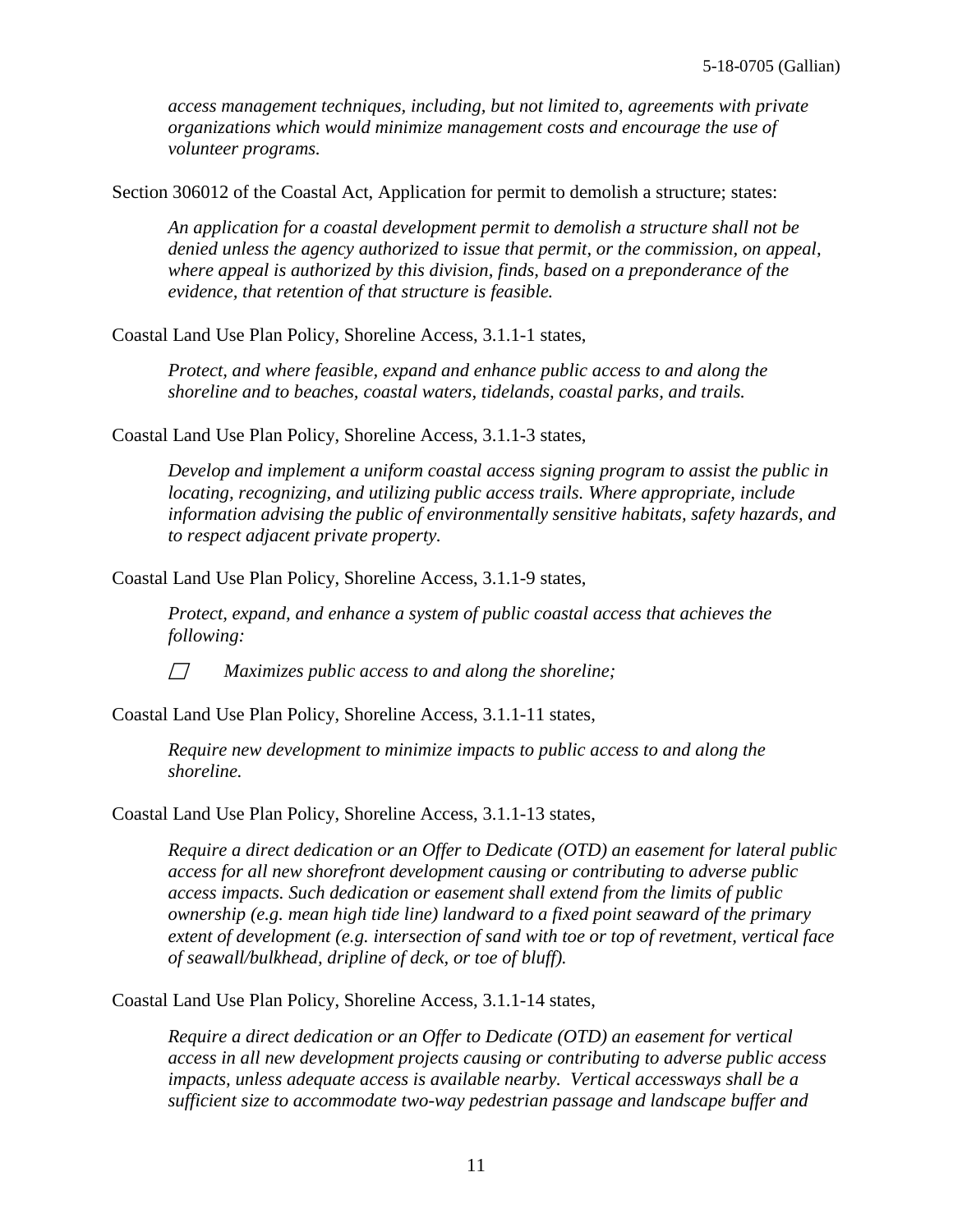*should be sited along the border or side property line of the project site or away from existing or proposed development to the maximum feasible extent.*

Coastal Land Use Plan Policy, Shoreline Access, 3.1.1-15 states,

*Encourage the acceptance, improvement and opening of OTDs to the public by the City, a public agency, a private association, or other appropriate entity.*

Coastal Land Use Plan Policy, Shoreline Access, 3.1.1-16 states,

*Require all direct dedications or OTDs for public access to be made to a public agency or other appropriate entity that will operate the accessway on behalf of the public. Require accessways to be opened to the public once an appropriate entity accepts responsibility for maintenance and liability.*

Coastal Land Use Plan Policy, Shoreline Access, 3.1.1-17 states,

*Require new development in waterfront commercial areas to provide public access easements to and along the waterfront. Where appropriate, integrate public access easements into the project designs, such as restaurants with outdoor waterfront dining areas and boarding areas for charter and excursion vessels.*

Coastal Land Use Plan Policy, Shoreline Access, 3.1.1-21 states,

*Provide a continuous waterfront walkway along the Rhine Channel connecting Cannery Village and McFadden Square waterfront commercial areas with Las Arenas Beach at 19th Street.*

Coastal Land Use Plan Policy, Shoreline Access, 3.1.1-24 states,

*Encourage the creation of new public vertical accessways where feasible, including Corona del Mar and other areas of limited public accessibility.*

Coastal Land Use Plan Policy, Shoreline Access, 3.1.1-26 states,

*Consistent with the policies above, provide maximum public access from the nearest public roadway to the shoreline and along the shoreline with new development except where (1) it is inconsistent with public safety, military security needs, or the protection of fragile coastal resources or (2) adequate access exists nearby.*

Coastal Land Use Plan Policy, Bay/Harbor Encroachments, 3.1.4-3 states,

*Design and site piers, including remodels of and additions to existing piers so as not to obstruct public lateral access and to minimize impacts to coastal views and coastal resources.*

Implementation Plan, Development Standards, 21.30A.020(C)(4) states,

*4. Required Lateral Access. New public accessways for any new development in the segments identified in Section 21.30A.050(A)(7)(b) shall be required unless excepted by*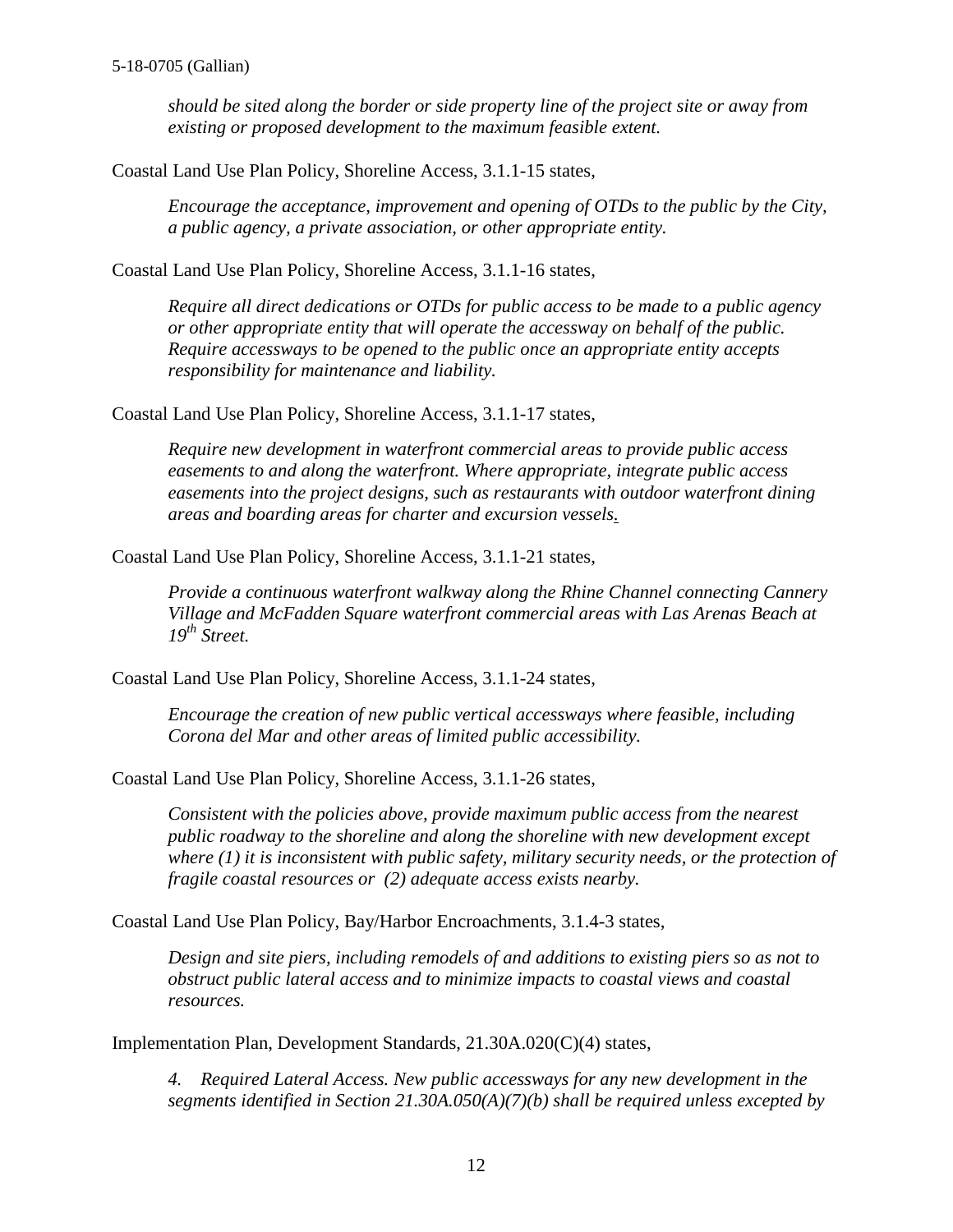*subsection (C)(2) of this section or the review authority determines that new public access is not required in pursuant to Section 21.30A.050(J).*

Implementation Plan, Development Standards, 21.30A.050(A)(1)(a-b) states,

*a. Maximize public access to and along the shoreline and coastal bluff tops; b. Provide new vertical accessways in areas of limited public accessibility;*

Implementation Plan, Development Standards, 21.30A.050(A)(7)(b)(i) states,

- *b. Required Segments. Lateral accessway segments shall be provided in the following areas:*
	- *i. Lido Marina Village. On all bay front nonresidential and mixed-use lots in Lido Marina Village.*
	- *ii. Cannery Village and McFadden Square. On all bay front lots in Cannery Village and McFadden Square from 31st Street to 19th Street.*
	- *iii. Mariners' Mile. On all bay front lots in Mariners.' Mile from the Coast Highway/Newport Boulevard Bridge to the Balboa Bay Resort.*

Implementation Plan, Development Standards, 21.30A.050(A)(7)(d)(ii) states,

- *d. Minimum Width. Lateral accessways shall be the following minimum widths:*
	- *ii. Lots with Shoreline Protective Devices. For lots with shoreline protective devices, a lateral accessway shall be a minimum of ten (10) feet in width as measured landward from the shoreline protective device.*

Implementation Plan, Vertical Access Design Features, 21.30A.050(A)(8)(a-c) states,

*a. Location. Where feasible, a minimum of one vertical accessway at every street stub, or where there are no street stubs, at every five hundred (500) feet. b. Linkage. Where feasible, vertical accessways shall link with lateral accessways. c. Minimum Width. A vertical accessway shall be a minimum of six feet in width.*

Coastal Act Section 30210 mandates that maximum public access and recreational opportunities be provided. Section 30212 of the Coastal Act requires public access from the nearest public roadway to the shoreline. Section 30213 of the Coastal Act states that lower cost visitor and recreational facilities shall be protected, encouraged, and, where feasible, provided. Section 30214 of the Coastal Act states that public access policies shall be implemented in a manner that takes into account the need to regulate the time, place and manner of public access depending on the facts and circumstances of the case. Coastal Act Section 30612 states that a coastal development permit for demolition of a structure shall not be denied unless based on the preponderance of evidence that retention of the structure is feasible.

Additionally, the City of Newport Beach's Certified LCP contains policies regarding protecting, encouraging and providing coastal public access, such as Coastal Land Use Plan (CLUP) Policies 3.1.1-1 that states that public access to and along the shoreline will be protected and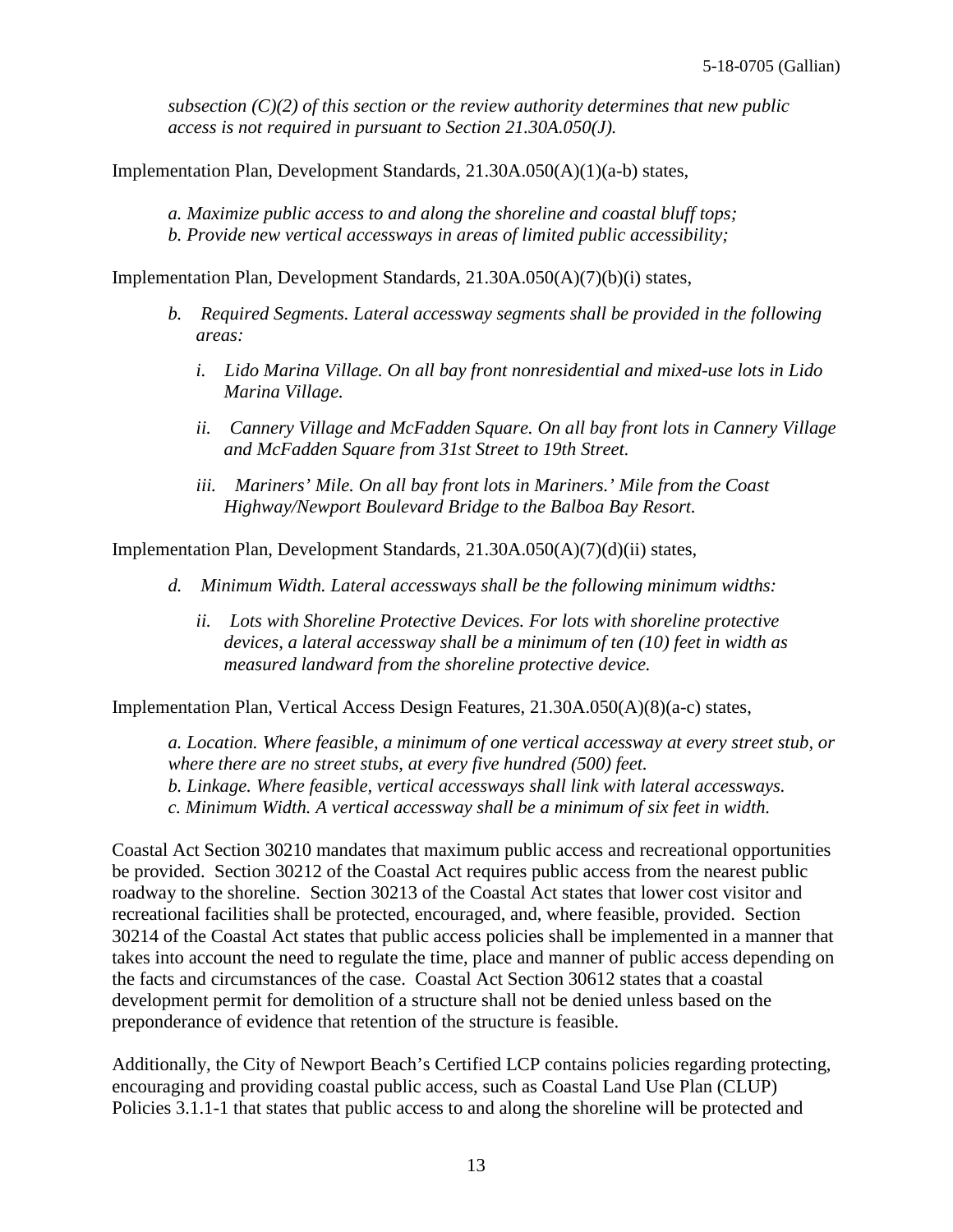#### 5-18-0705 (Gallian)

where feasible expanded and enhanced, and 3.1.1-9 that states that public access shall be maximized to and along the shoreline. Some of these LCP policies are even specific to the area of the subject site such as Coastal Land Use Plan (CLUP) Policies 3.1.1-21 that states that a continuous waterfront walkway along the Rhine Channel in the Cannery Village area will be provided and 3.1.1-24 that encourages the creation of new public vertical access where feasible in areas of limited accessibility. The policies in the Implementation Plan (IP) include  $21.30A.050(A)(7)(b)(i)$  that states that lateral access along the bayfront lots in the cannery Village area shall be provided, and, 21.30A.050(A)(7)(d)(ii), which requires that lateral access ways on lots with shoreline protective devices "shall be a minimum of ten (10) feet in width." The existing public lateral accessway at the subject site is 6 feet wide, and therefore is existing non-conforming to the current IP section that requires the walkway to be 10 feet wide. The pier platform is 6 feet wide. The removal of the pier platform would not change the width of the existing lateral accessway fronting the subject site.

While the public pier platform component is proposed to be removed, the applicant has stated that the remaining portion of the public accessway fronting the bayside portion of the subject site that is part of the existing lateral public accessway will remain (**[Exhibit No. 2](https://documents.coastal.ca.gov/reports/2019/7/W27d/W27d-7-2019-exhibits.pdf)**). The applicant is also proposing to enlarge a private dock shared with the adjacent western property at 2804 Lafayette Avenue; however, to enlarge the shared private dock, the public pier platform would need to be demolished (**[Exhibit No. 2](https://documents.coastal.ca.gov/reports/2019/7/W27d/W27d-7-2019-exhibits.pdf)**).

Both the Coastal Act and the City's LCP include policies to create, as well as protect and enhance existing public access along the shoreline where feasible. In addition, public access along the Rhine Channel in the project area is highlighted in the City's certified LCP with policies envisioning a continuous waterfront walkway along the Rhine Channel connecting Cannery Village and McFadden Square waterfront commercial areas with Las Arenas Beach at 19th Street. LCP policies also require public access to and along the Rhine Channel in the Cannery Village project area. Additionally, the Coastal Access and Recreation Map of the Certified Land Use Plan (LUP) shows continuous lateral public access as a goal along this block fronting the Rhine Channel. Lateral public access is currently provided at the subject site and along the properties west of the subject site, 2804 and 2800 Lafayette Avenue, ending at the 28<sup>th</sup> Street/Villa Way street end. Existing impediments to continuous lateral access along the block are east of the subject site at the properties located at 2808, 2812, 2814, 2816 and 2820 Lafayette Avenue, which end at the 29<sup>th</sup> Street end.

While the existing lateral public accessway along the bayfront of the property located at 2808 Lafayette Avenue, to the east of the subject site, does not currently exist since it collapsed in the bay in 2000, CDP No. 5-11-178-(Cervantes-Moreheart) was approved by the Coastal Commission in 2013 requiring an easement for public access to the area on the seaward side of the existing building. This easement was required to restore a link with 2808 Lafayette Avenue to the existing public access walkway fronting the subject site available on the subject property. Continuous public access along all of the properties for the block located between the  $28<sup>th</sup>$ Street/Villa Way and 29<sup>th</sup> Street, street ends is anticipated as these sites redevelop. The applicant is only proposing the removal of the public pier platform and not the public walkway fronting the subject site, which it is connected to both sections together form the existing lateral public walkway. As required by the City's approval-in-concept for the proposed project, the public walkway fronting the site will be maintained and will continue to connect with the existing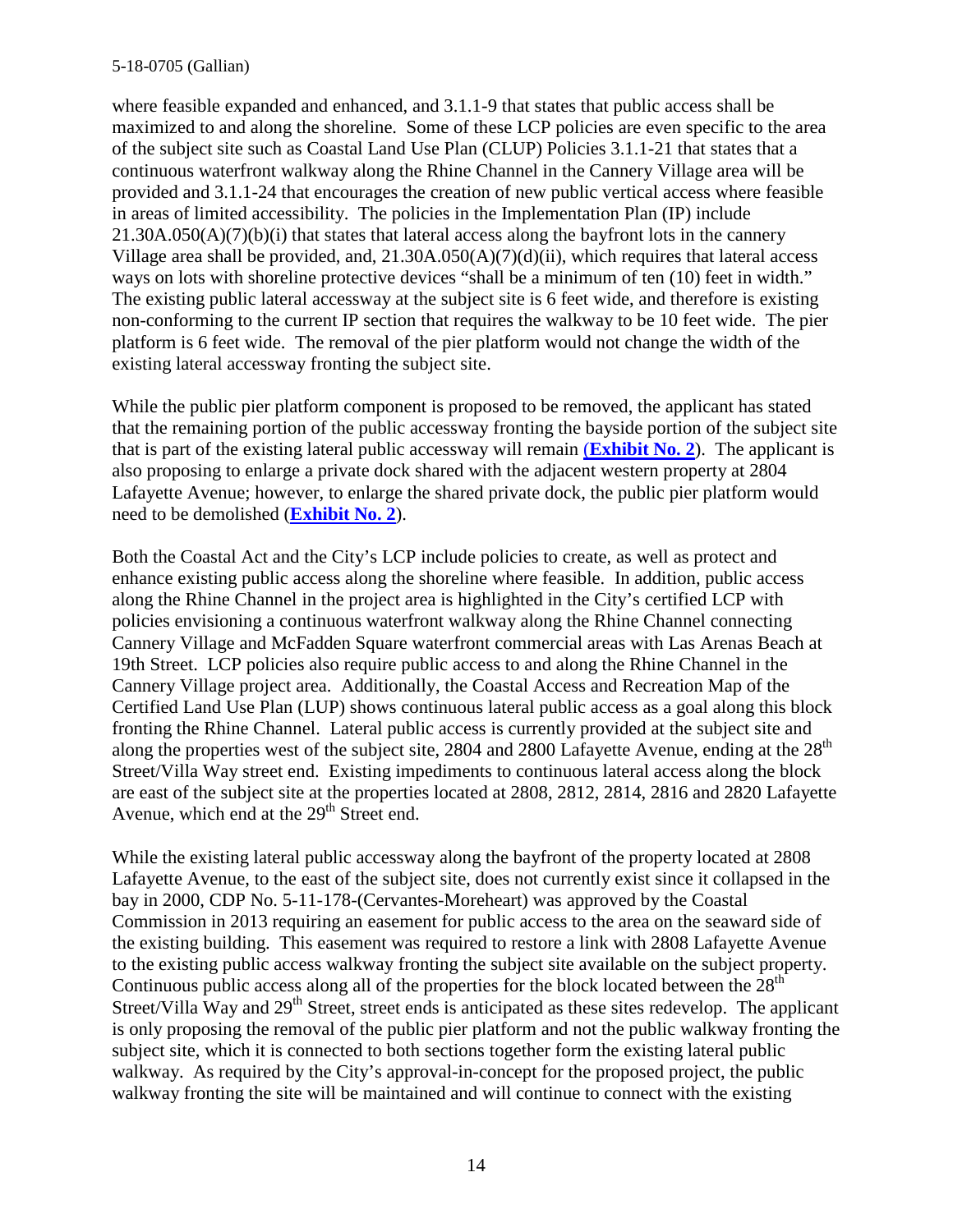lateral public walkways to the west of the site at 2804 and 2800 Lafayette Avenue. At some point in the future, as required by CDP No. 5-11-178, public access will be restored to the property located to the east of the site at 2808 Lafayette Avenue with a connection to the existing lateral public walkway fronting the subject site along the bulkhead. Lateral public access to those three properties will be maintained, and in the future expanded, along this block fronting the Rhine Channel, as envisioned in the LCP.

The current public pier platform may provide lateral access in the same way that it used to, but it still provides public access benefits. Its current function as a vertical element into the bay provides an opportunity for the public to access the channel in an area where access is fairly limited. If it were open and available for public use (it is currently gated) it would provide enhanced public views of the bay beyond what can be seen from the existing lateral accessway. Furthermore, depending on the exact location of the yet-to-be constructed neighboring lateral access, it may continue to be part of the existing lateral accessway in the future. Until such a time that lateral access is continued across the neighboring site, there is no reason to remove this remaining portion of the previous lateral accessway.

The applicant has indicated that due to cracking in multiple areas on the public pier platform and the absence of a safety railing on the westerly side of the public pier platform, that the public pier platform should be removed. The applicant has submitted photographs of the public pier platform in an attempt to show its deteriorated state. While the photographs do show cracks on the public pier platform, it appears that the pier could be repaired and made safe and usable. The cracks could be filled and a safety railing could be installed. In addition, the applicant has not provided a determination from the City or a licensed professional indicating that the public pier platform is in danger of failing and thus must be demolished instead of being repaired.

The project description proposes to remove the public pier platform in order to expand the private dock and not because the applicant cannot maintain the pier. If the pier was shown to be in danger of failing, per a structural engineering report, and therefore it needed to be demolished, the public access that it currently provides would need to be replaced or mitigated, per the LCP policies that require encouragement of vertical accessways, as well as Chapter 3 policies that require maximization of public access. The LCP encourages the creation of new public vertical accessways where feasible. In order to be consistent with these policies, the demolition of the structure could be approved if the pier platform was proposed to be reconstructed as an improved vertical element to the existing lateral accessway.

In addition, the applicant claims that the presence of toxins in the channel left behind by the historical previous canneries along the Rhine Channel, and the collapse of the lateral accessway at 2808 Lafayette Avenue that the public pier platform once connected to, are additional reasons that the public pier platform should be removed. While fishing at this location may not be the best use of the site that does not mean that it cannot serve as a public use in different capacities such as providing a walking path out over the water of the bay and the enhanced views it offers to enjoy the waterfront. In addition, the property at 2808 Lafayette Avenue obtained CDP No. 5- 11-178, which required as part of its approval a public access easement that would restore a connection to the lateral public walkway on the subject site. Thus, the fact that there is no lateral public access currently located at 2808 Lafayette Avenue that the pier platform can currently connect to does not mean that the pier platform should be demolished, especially since a future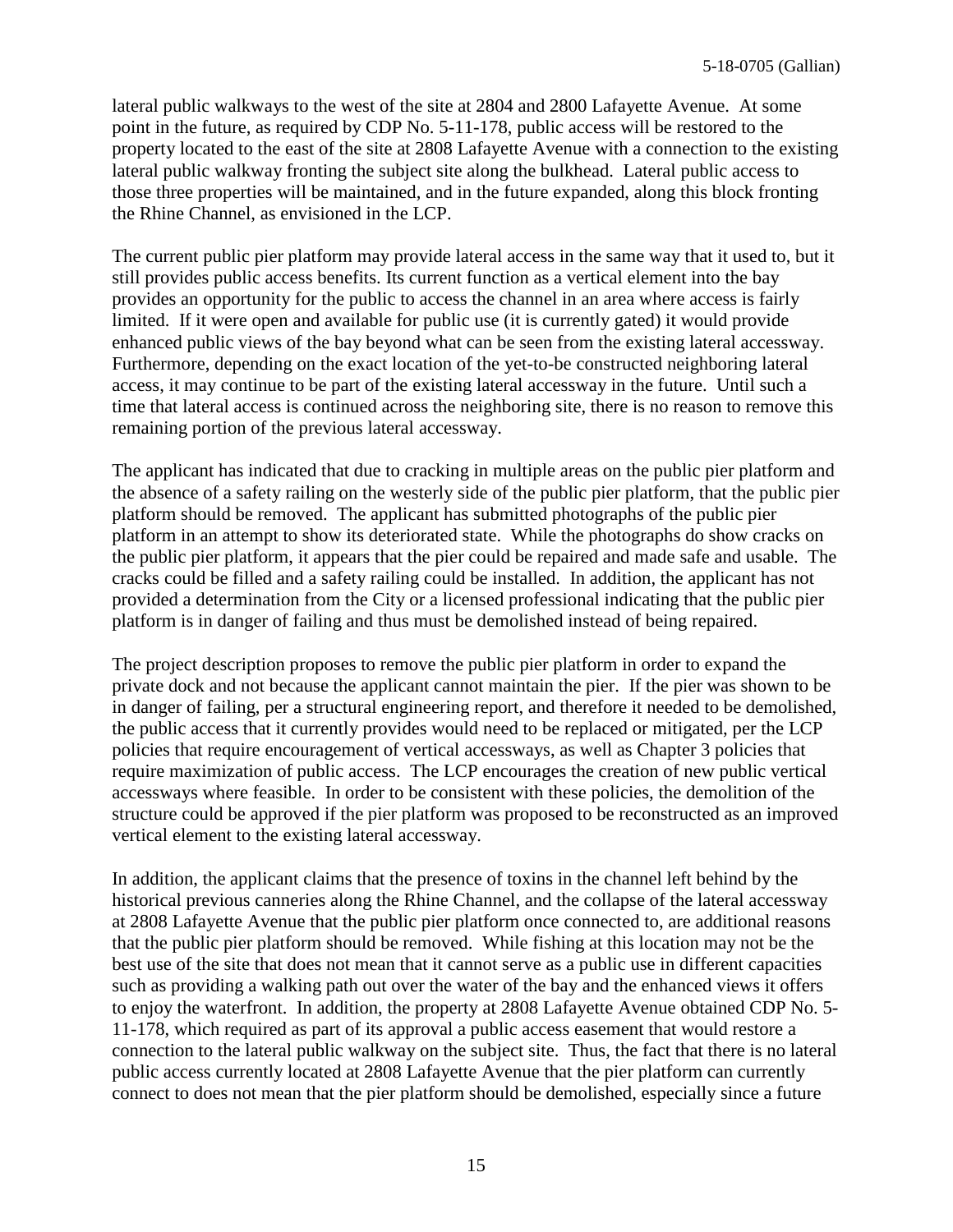restored connection is required by CDP No. 5-11-178, which would only be enhanced by the presence of the pier platform to provide public access opportunities, including public view opportunities.

While approval of the project would not entirely eliminate lateral access along the channel in front of this home and the adjoining homes, the project will reduce the public walkway at this location by approximately 30 feet vertically into the bay in order to facilitate construction of a private dock. Per the LCP, vertical public accessways are required to be 6 feet wide, which the subject pier currently is. However, the Coastal Act requires *maximum* public access (Section 30210) and prohibits private development from interfering with the public's ability to access the sea (Section 30211), and the certified LCP contains similar policies in favor of maximizing public access (See IP Policy 21.30A.050(A)(1)(a)). In fact, IP Policy 21.30A.050(A)(7)(d)(ii) specifies that the width of lateral access ways for lots with shoreline protective devices (like this one with a bulkhead) "shall" be a *minimum* of 10 feet in width. The Act's strong emphasis on maximum public access, and the related LCP policies, at the very least mean that the existing public walkway (including the existing pier platform) should be maintained in its current form unless there is an important Coastal Act basis for changing and/or reducing it in size. Here, the applicant's primary argument for removing the pier platform is that it currently does not connect to a public walkway on the adjacent property at 2808 Lafayette Avenue; as discussed above. However, the public walkway in front of that property will soon be restored; thus, restoring the connection between these two properties and making progress towards uninterrupted lateral access along the Rhine Channel (see IP Policy 3.1.1-21). In addition, while the pier platform may be in need of some improvements (as is expected of a structure this age), maintaining a public walkway in front of this mixed use structure that connects to the walkway on the adjacent property was an important part of the project approved by the Commission in CDP No. 5-90- 471, and it is the applicant's responsibility to maintain its property in a safe condition.

As shown by the City's requirements for public access easements and offers to dedicate for public access on the subject site and at 2808 Lafayette Avenue and 2804 Lafayette Avenue, the City has invested time and effort to provide continuous public access along the channel, consistent with its certified LCP. Removal of the pier platform would be inconsistent with the strong public access policies of the Coastal Act and LCP, particularly as they relate to encouraging public access to and along the Rhine Channel. In addition, removal of the pier platform would undermine the Commission's permit, CDP No. 5-90-471, which authorized development at this location based on the project's inclusion of a six foot public walkway along the channel.

Therefore, the Commission finds that the proposed development is inconsistent with Sections 30210, 30212, 30213, and 30214 of the Coastal Act and the City's certified LCP regarding public access and must be denied.

#### <span id="page-15-0"></span>**D. MARINE RESOURCES**

Section 30230 of the Coastal Act, Marine Resources; maintenance, states:

*Marine resources shall be maintained, enhanced, and where feasible, restored. Special protection shall be given to areas and species of special biological or economic significance. Uses of the marine environment shall be carried out in a manner that will*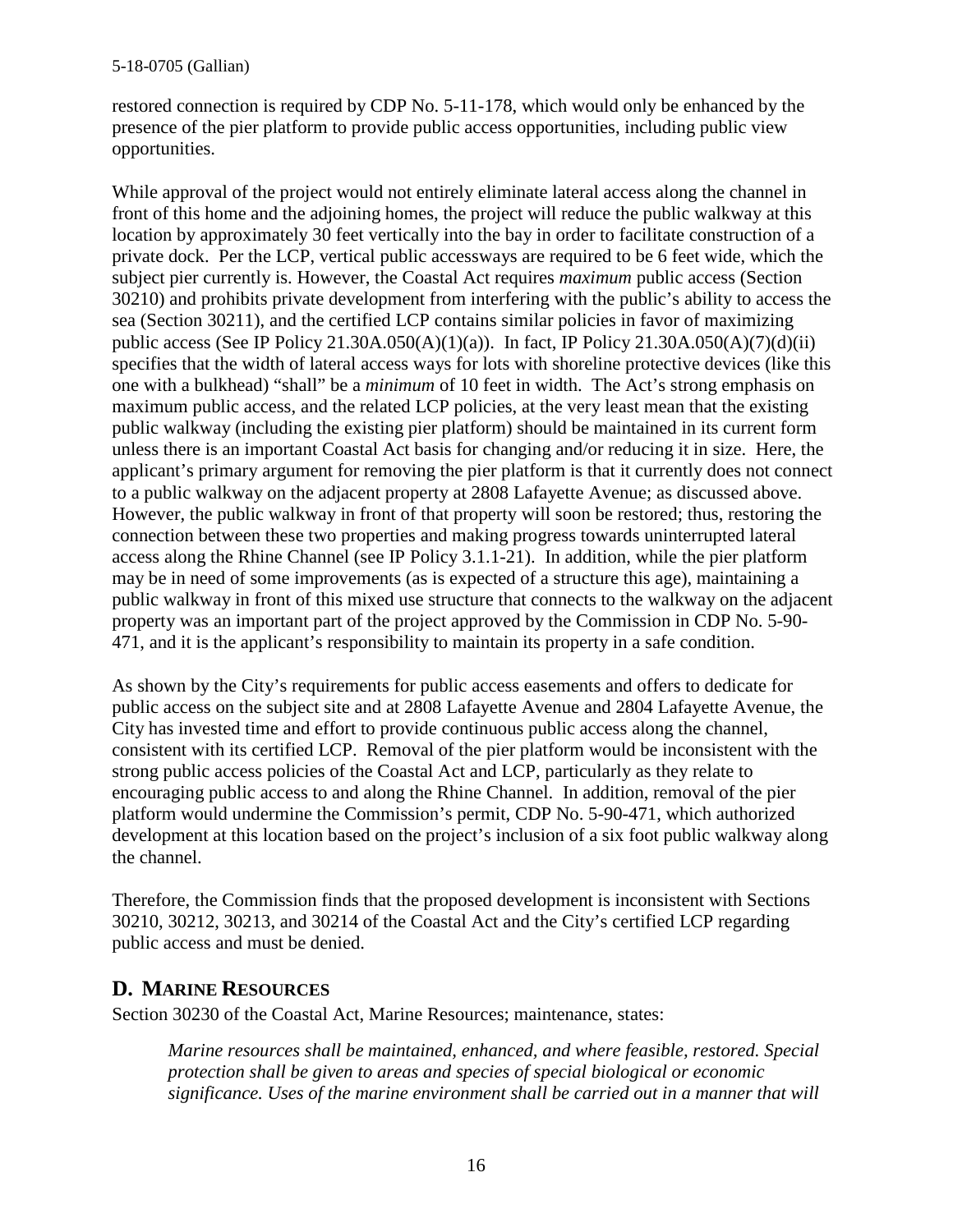*sustain the biological productivity of coastal waters and that will maintain healthy populations of all species of marine organisms adequate for long-term commercial, recreational, scientific, and educational purposes.*

Section 30231 of the Coastal Act, Biological productivity, water quality, states:

*The biological productivity and the quality of coastal waters, streams, wetlands, estuaries, and lakes appropriate to maintain optimum populations of marine organisms and for the protection of human health shall be maintained and, where feasible, restored through, among other means, minimizing adverse effects of waste water discharges and entrainment, controlling runoff, preventing depletion of ground water supplies and substantial interference with surface waterflow, encouraging waste water reclamation, maintaining natural vegetation buffer areas that protect riparian habitats, and minimizing alteration of natural streams.*

Section 30233 of the Coastal Act states in part:

*(a) The diking, filling, or dredging of open coastal waters, wetlands, estuaries, and lakes shall be permitted in accordance with other applicable provisions of this division, where there is no feasible less environmentally damaging alternative, and where feasible mitigation measures have been provided to minimize adverse environmental effects, and shall be limited to the following:*

*(2) Maintaining existing, or restoring previously dredged, depths in existing navigational channels, turning basins, vessel berthing and mooring areas, and boat launch areas.*

*(3) In open coastal waters, other than wetlands, including streams, estuaries, and lakes, new or expanded boating facilities and the placement of structural pilings for public recreational piers that provide public access and recreational opportunities.*

*(6) Restoration purposes.*

Coastal Land Use Plan, Eelgrass Meadows, Policy 4.1.4-4 states,

*Provide for the protection of eelgrass meadows and mitigation of impacts to eelgrass meadows in a comprehensive harbor area management plan for Newport Bay.*

Coastal Land Use Plan, Eelgrass Meadows, Policy 4.1.4-5 states,

*Where applicable require eelgrass and Caulerpa taxifolia surveys to be conducted as a condition of City approval for projects in Newport Bay in accordance with operative protocols of the Southern California Eelgrass Mitigation Policy and Caulerpa taxifolia Survey protocols.*

Coastal Land Use Plan, Dredging, Diking and Filling, Policy 4.2.3-1 states,

*Permit the diking, filling, or dredging of open coastal waters, wetlands, estuaries, and lakes in accordance with other applicable provisions of the LCP, where there is no feasible less environmentally damaging alternative, and where feasible mitigation*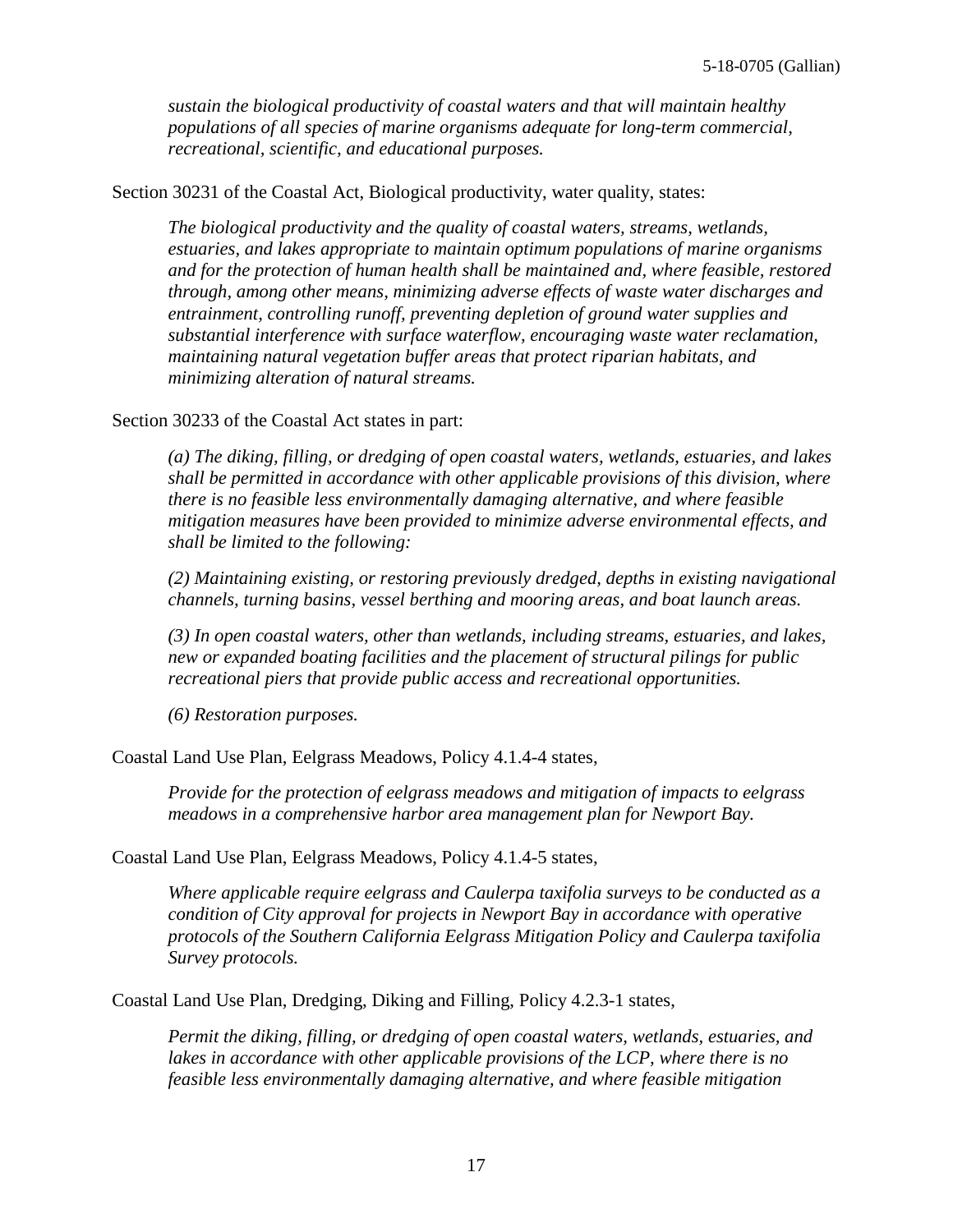*measures have been provided to minimize adverse environmental effects and limited to the following:*

- *A. Construction or expansion of port/marine facilities.*
- *B. Construction or expansion of coastal-dependent industrial facilities, including commercial fishing facilities, and* commercial ferry facilities.
- *C. In open coastal waters, other than wetlands, including estuaries and streams, new or expanded boating facilities, including slips, access ramps, piers, marinas, recreational boating, launching ramps, and pleasure ferries, and the placement of structural pilings for public recreational piers that provide public access and recreational opportunities.*
- *D. Maintenance of existing and restoration of previously dredged depths in navigational channels, turning basins, vessel berthing, anchorage, and mooring areas, and boat launching ramps. The most recently updated U.S. Army Corps of Engineers maps shall be used to establish existing Newport Bay depths.*
- *E. Incidental public service purposes which temporarily impact the resources of the area, such as burying cables and pipes, inspection of piers, and maintenance of existing intake and outfall lines.*
- *F. Sand extraction for restoring beaches, except in environmentally sensitive areas.*
- *G. Restoration purposes.*
- *H. Nature study, aquaculture, or similar resource-dependent activities.*
- *I. In the Upper Newport Bay Marine Park, permit dredging, diking, or filling only for the purposes of wetland restoration, nature study, or to enhance the habitat values of environmentally sensitive areas.*

Coastal Land Use Plan, Dredging, Eelgrass Protection and Restoration, Policy 4.2.5-1 states,

*Avoid impacts to eelgrass (Zostera marina) to the greatest extent possible. Mitigate losses of eelgrass at a 1.2 to 1 mitigation ratio and in accordance with the Southern California Eelgrass Mitigation Policy. Encourage the restoration of eelgrass throughout Newport Harbor where feasible.*

Coastal Act Sections 30230 and 30231 require protection of marine resources and, where feasible, the restoration of marine resources, as well as the maintenance of the biological productivity of coastal waters. The City's certified LCP also includes a number of similar policies that protect the biological resources in coastal waters, such as CLUP Policy 4.1.1-4 requiring protection of eelgrass and CLUP Policy 4.2.3-1 that identifies allowable fill of coastal waters.

The biological productivity of coastal waters is highly dependent on sunlight for photosynthesis by lower order green algae, phytoplankton, and diatoms that form the basis of the marine food chain. In addition to reduced sunlight and decreases in biological productivity of coastal waters, increased coverage of coastal waters is a significant concern since it also impedes avian foraging activities. Larger dock structures decrease foraging habitat for sight foraging marine birds, such as the State and federally listed California brown pelican found throughout Newport Bay. Although the coverage of bay surface area habitat associated with any one project may not seem significant, the cumulative effect of allowing unnecessarily large dock structures and resulting increases in water coverage throughout Newport Bay could be significant. It should be noted that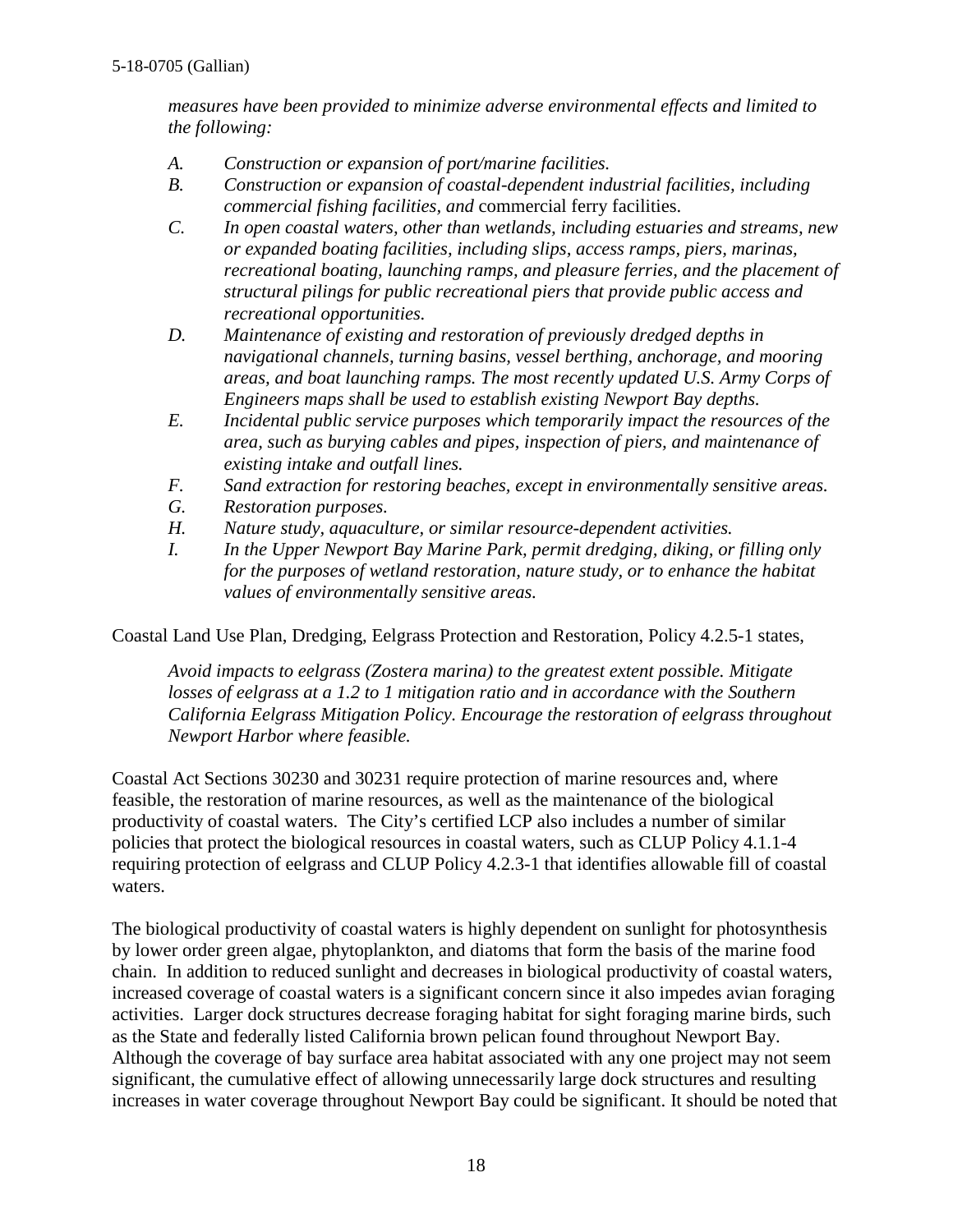there are hundreds of private residential docks in Newport Bay. If each were permitted to increase the amount of fill and water coverage beyond that which is consistent with the Coastal Act, the cumulative effect would be a significant loss of coastal waters and soft bottom habitat.

A specific biological resource that can be adversely affected by increased water coverage is eelgrass (*Zostera marina*). Eelgrass is a marine flowering plant that grows in soft sediments within coastal bays and estuaries. Eelgrass canopies consist of shoots and leaves approximately 1 to 3 feet long that typically attract marine invertebrates and fish species. Under normal circumstances, a diverse community of benthic organisms (e.g. clams, crabs, and worms) live within the soft sediments that cover eelgrass root and rhizome mass systems. Eelgrass beds also function as a nursery for many juvenile fishes – including species of commercial and/or sporting value such as California halibut and corbina. Eelgrass beds are also important foraging areas for piscivouous seabirds that seek baitfish attracted to eelgrass cover. Eelgrass is also an important ecological contributor to the detrital (decaying organic material) food web of bays and estuaries as the decaying plant material is consumed by many benthic invertebrates and converted to primary nutrients by bacteria.

The existing dock system on this site consists of 180 square feet and the proposed dock system would consist of a 301 square feet addition for a total new dock with 481 square feet of surface area. The proposed project also includes the removal of an existing 30 foot long x 6 foot wide public pier platform on piles and would thus open up 180 square feet of water area that was previously shaded. Thus, the project would result in a net increase of 121 square feet of water coverage (301 square feet – 180 square feet = 121 square feet). However, an eelgrass survey took place on March 1, 2018 and no eelgrass was identified at the subject site, so no adverse impacts to eelgrass are anticipated. However, the increased surface area could prevent eelgrass from growing in this area in the future.

Coastal Act Section 30233 limits the allowable fill of open coastal waters, wetlands, estuaries to certain uses only, including "new or expanded boating facilities." However, fill for boating facilities is only allowed *where there is no feasible less environmentally damaging alternative, and where feasible mitigation measures have been provided to minimize adverse environmental effects.* The project includes removal of four (4) piles and installation of two (2) new piles in coastal waters of Newport Bay, which would result in the reduction of fill of open coastal waters. The piles that are to be removed support the public pier platform. The new piles would support the expanded dock float, and, therefore, this associated fill would be consistent with Section 30233(a)(3) of the Coastal Act, as it is for a boating-related use and the dock utilizes the minimum amount of piles necessary to support the dock. The proposed project would not result in any *additional* fill as the project actually results in 2.74 square feet of less net fill because the project proposes to remove 4 piles (two 14-inch square concrete piles) that results in 5.48 square feet of fill and install only 2 new piles (two 14-inch concrete piles) that results in 2.74 square feet of fill.

While the proposed dock component of the project would reduce the amount of fill and utilize the minimum amount of piles necessary and therefore does not result in adverse impacts to biological resources, the proposed project would still result in adverse impacts to public access by its removal of an existing public access opportunity on the subject site. Therefore, while the dock component of the project is consistent with Sections 30230, 30231 and 30233 of the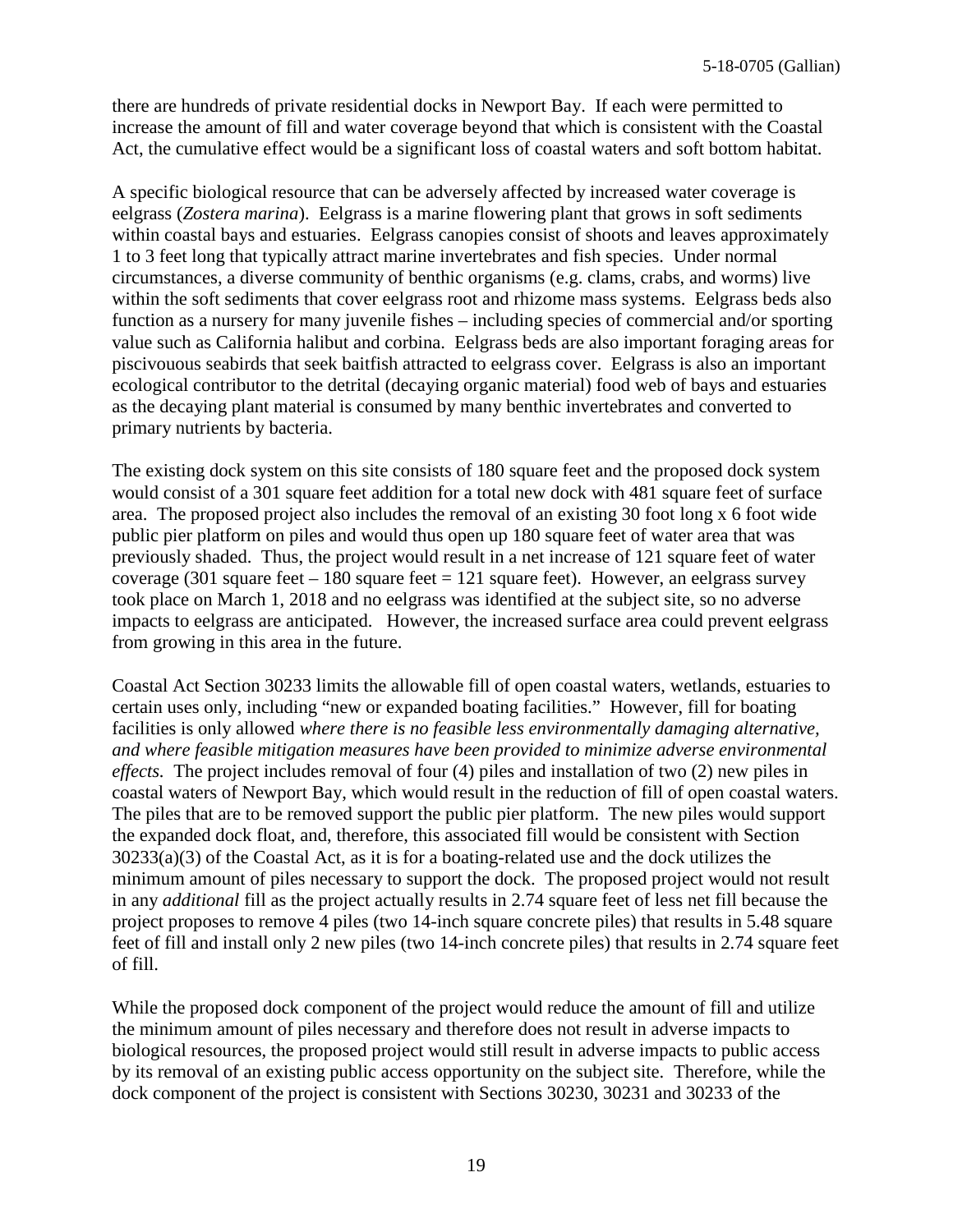Coastal Act and the City's certified LCP regarding marine resources, the remaining component of the project involving the removal of the existing public pier platform is inconsistent with Sections 30210, 30212 30213, 30214 and 30612 of the Coastal Act and the City's certified LCP regarding public access and therefore must be denied.

## <span id="page-19-0"></span>**E. LOCAL COASTAL PROGRAM (LCP)**

On January 13, 2017, the City of Newport Beach Local Coastal Program (LCP) was effectively certified. Development proposed bayward of the property line is located within the Commission's jurisdiction and consequently, the standard of review is Chapter 3 of the Coastal Act and the certified LCP serves as guidance. The proposed development will eliminate a public access opportunity available on the subject site. Since public access will adversely be impacted by the proposed project and as a result will be inconsistent with Sections 30210, 30212, 30213, 30214 and 30612 of the Coastal Act regarding public access, the project must be denied.

While the City's certified LCP only serves as guidance and the standard of review is the Coastal Act, the project has been reviewed for its consistency with the City's certified LCP and it is also found to be inconsistent with the following LCP policies relating to public access: Coastal Land Use Plan (CLUP) Policies 3.1.1-1-1, -3, -9, -11, -13, -14, -15, -16, -17, -21, -24, -26 and 3.1.4-3 and Implementation Plan (IP) Policies 21.30A.020(C)(4), 21.30A.050(A)(1)(a-b),  $21.30A.050(A)(7)(b)(i)$ ,  $21.30A.050(A)(7)(d)(ii)$  and  $21.30A.050(A)(8)(a-c)$ .

## <span id="page-19-1"></span>**F. UNPERMITTED DEVELOPMENT**

Violations of the Coastal Act that are associated with the proposed development have occurred on the project site, including installation of an unpermitted fence across the entrance to the pier platform that precludes public access to the pier (a gate also exists nearby blocking access to the lateral accessway on a neighboring site, such that there is no opportunity for the public to access this portion of the lateral walkway, nor the pier platform). On June 26, 2019 Commission staff sent the applicant a Notice of Violation ("NOV") letter that identified the unpermitted development described above and requested the immediate removal of the barrier fence. However, the applicant has indicated that the City closed the public pier for public safety reasons. In the NOV letter, Commission staff requested that the applicant provide evidence (red tag, letters, resolution, etc.) that the City found the pier to be unsafe and that the City closed the pier to public access because of unsafe conditions. If indeed the pier is unsafe, as determined by the City and after review of evidence by Commission staff, the applicant must submit a complete CDP application to repair the public pier and restore the public accessway for public use as required by the permit.

Although unpermitted development has taken place prior to submission of this permit application, consideration of this application by the Commission has been based solely upon the Chapter 3 policies of the Coastal Act. Approval of this permit does not constitute a waiver of any legal action with regard to any alleged violations nor does it constitute an admission as to the legality of any development undertaken on the subject site without a coastal permit.

The placement of the subject fence (and nearby gate) reduces the amount of public pier area available to the public - thereby decreasing areas available for public access and coastal recreation, in direct conflict with public access protection policies of the Coastal Act, including Sections 30210, 30211, 30220 and 30221. Since the applicant is not proposing removal of the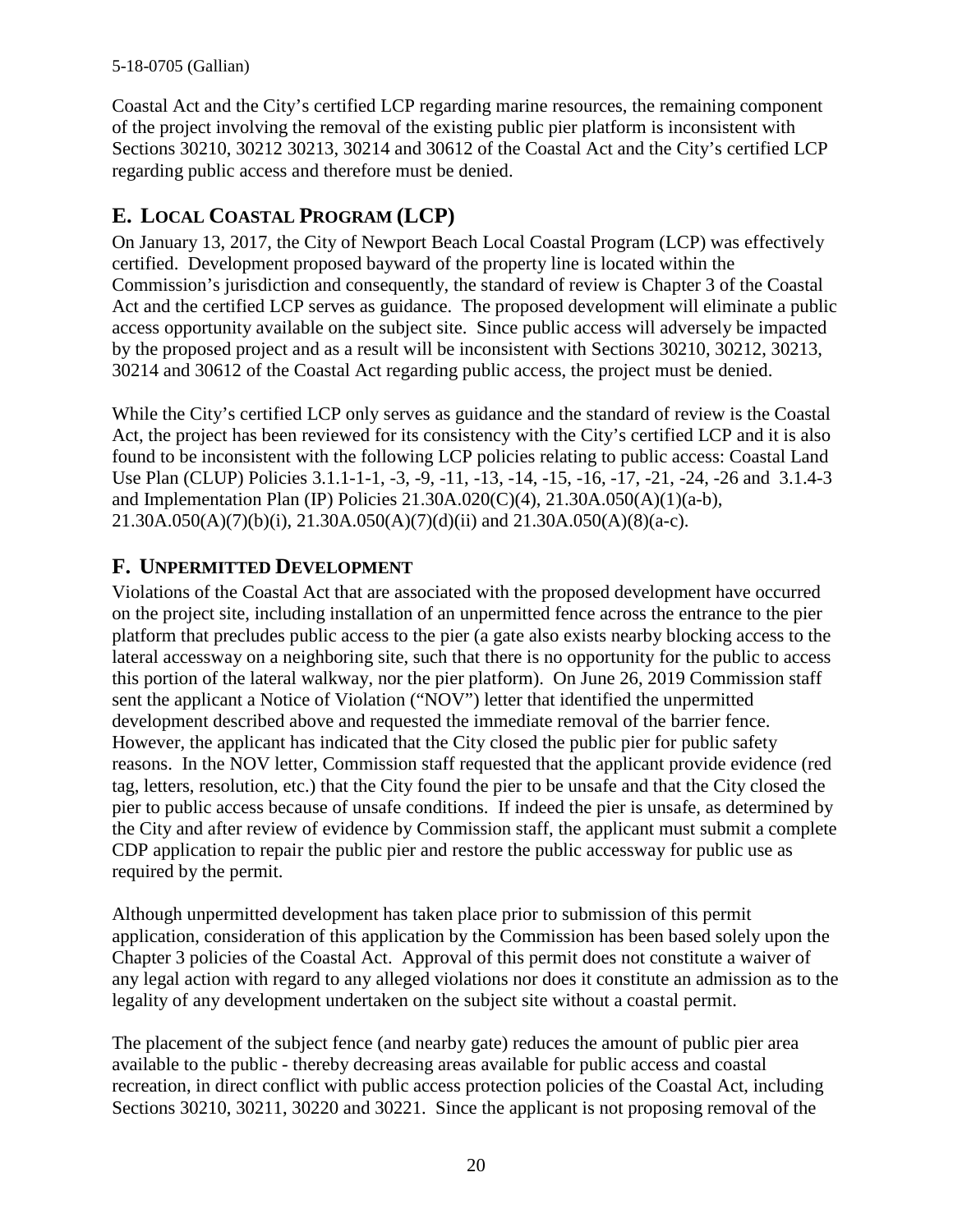unpermitted development, violations will remain unaddressed, and enforcement staff will consider appropriate action to address the violations of the Coastal Act, including but not necessarily limited to, action pursuant to Coastal Act Section 30821, which authorizes the Commission to impose civil penalties for violations of the Coastal Act's public access provisions, with certain exceptions that do not apply here.

## <span id="page-20-0"></span>**G. CALIFORNIA ENVIRONMENTAL QUALITY ACT (CEQA)**

Section 13096 of Title 14 of the California Code of Regulations requires Commission approval of Coastal Development Permit applications to be supported by findings showing the approval, as conditioned, to be consistent with any applicable requirements of the California Environmental Quality Act (CEQA). Section 21080.5(d)(2)(A) of CEQA prohibits a proposed development from being approved if there are feasible alternatives or feasible mitigation measures available which would substantially lessen any significant adverse effect which the activity may have on the environment. The Commission's regulatory program for reviewing and granting CDPs has been certified by the Resources Secretary to be the functional equivalent of CEQA. (14 CCR § 15251(c).)

In this case, the City of Newport Beach (Planning Department and Harbor Resources Division) is the lead agency and the Commission is a responsible agency for the purposes of CEQA. The City of Newport Beach determined that the proposed development is ministerial or categorically exempt from CEQA on June 6, 2018 and June 13, 2018.

The Commission has found the project to be inconsistent with the Chapter 3 policies of the Coastal Act. CEQA does not apply to private projects that public agencies deny or disapprove, Pub. Res. Code § 21080(b)(5). Accordingly, because the Commission is denying the proposed project, it is not required to adopt findings regarding mitigation measures or alternatives that would substantially lessen any significant adverse effect the project would have on the environment.